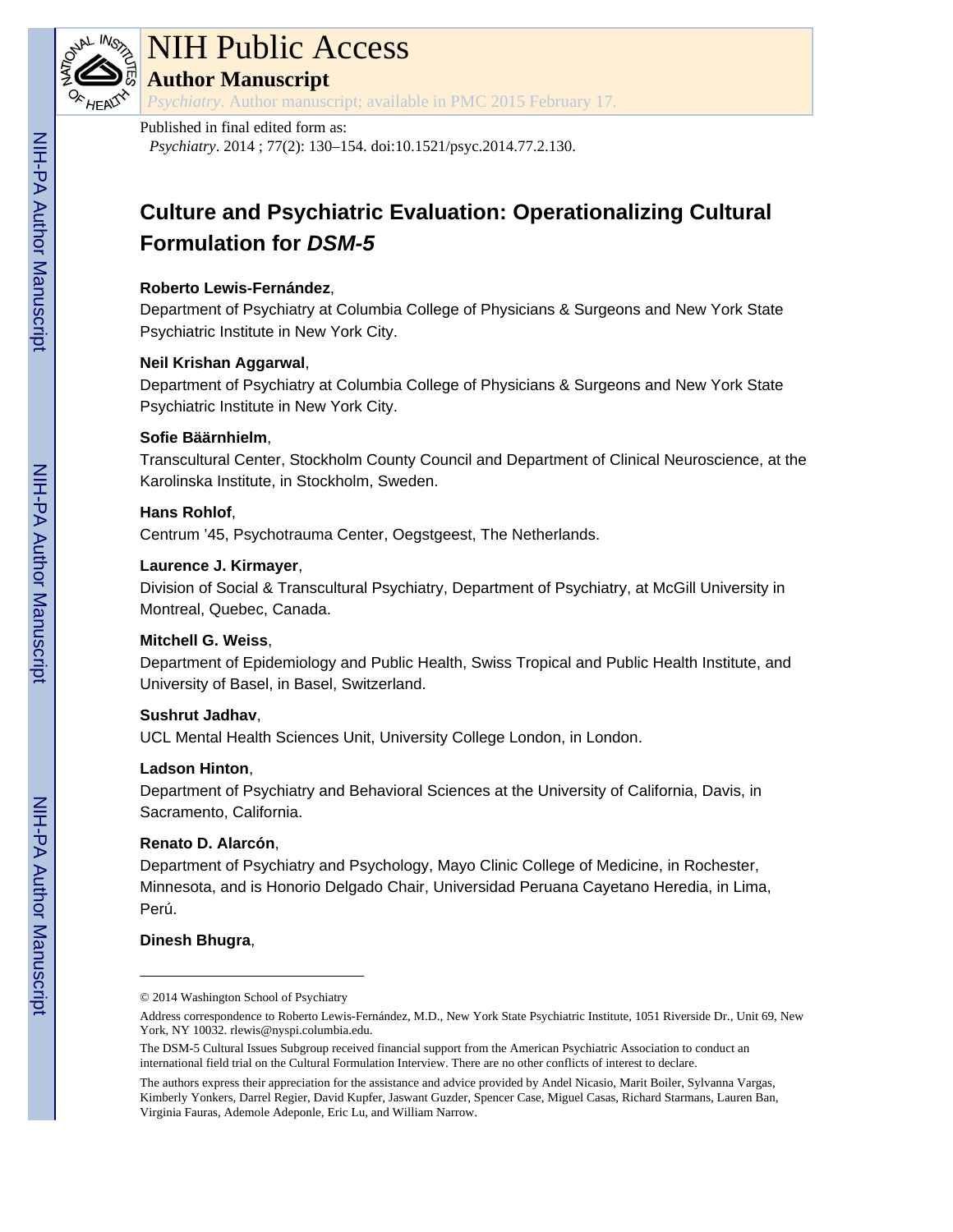Health Services and Population Research Department at the Institute of Psychiatry (King's College, London) in London.

#### **Simon Groen**,

De Evenaar Center for Transcultural Psychiatry North Netherlands, in Beilen, The Netherlands.

#### **Rob van Dijk**,

i-psy intercultural psychiatry, Parnassia Psychiatric Institute, in The Hague, The Netherlands.

#### **Adil Qureshi**,

Department of Psychiatry, University Hospital Vall d'Hebron, CIBERSAM, Universitat Autònoma de Barcelona, in Barcelona, Spain.

#### **Francisco Collazos**,

Department of Psychiatry, University Hospital Vall d'Hebron, CIBERSAM, Universitat Autònoma de Barcelona, in Barcelona, Spain.

#### **Cécile Rousseau**,

Division of Social & Transcultural Psychiatry, Department of Psychiatry, at McGill University in Montreal, Quebec, Canada.

#### **Luis Caballero**,

Psychiatry Service at Hospital Universitario Puerta de Hierro de Majadahonda and the Department of Psychiatry, Universidad Autónoma, in Madrid, Spain.

#### **Mar Ramos**, and

Department of Psychiatry, University Hospital Vall d'Hebron, CIBERSAM, Universitat Autònoma de Barcelona, in Barcelona, Spain.

#### **Francis Lu**

Department of Psychiatry and Behavioral Sciences at the University of California, Davis, in Sacramento, California.

#### **Abstract**

The Outline for Cultural Formulation (OCF) introduced with *DSM-IV* provided a framework for clinicians to organize cultural information relevant to diagnostic assessment and treatment planning. However, use of the OCF has been inconsistent, raising questions about the need for guidance on implementation, training, and application in diverse settings. To address this need, *DSM-5* introduced a cultural formulation interview (CFI) that operationalizes the process of data collection for the OCF. The CFI includes patient and informant versions and 12 supplementary modules addressing specific domains of the OCF. This article summarizes the literature reviews and analyses of experience with the OCF conducted by the DSM-5 Cross-Cultural Issues Subgroup (DCCIS) that informed the development of the CFI. We review the history and contents of the *DSM-IV* OCF, its use in training programs, and previous attempts to render it operational through questionnaires, protocols, and semi-structured interview formats. Results of research based on the OCF are discussed. For each domain of the OCF, we summarize findings from the DCCIS that led to content revision and operationalization in the CFI. The conclusion discusses training and implementation issues essential to service delivery.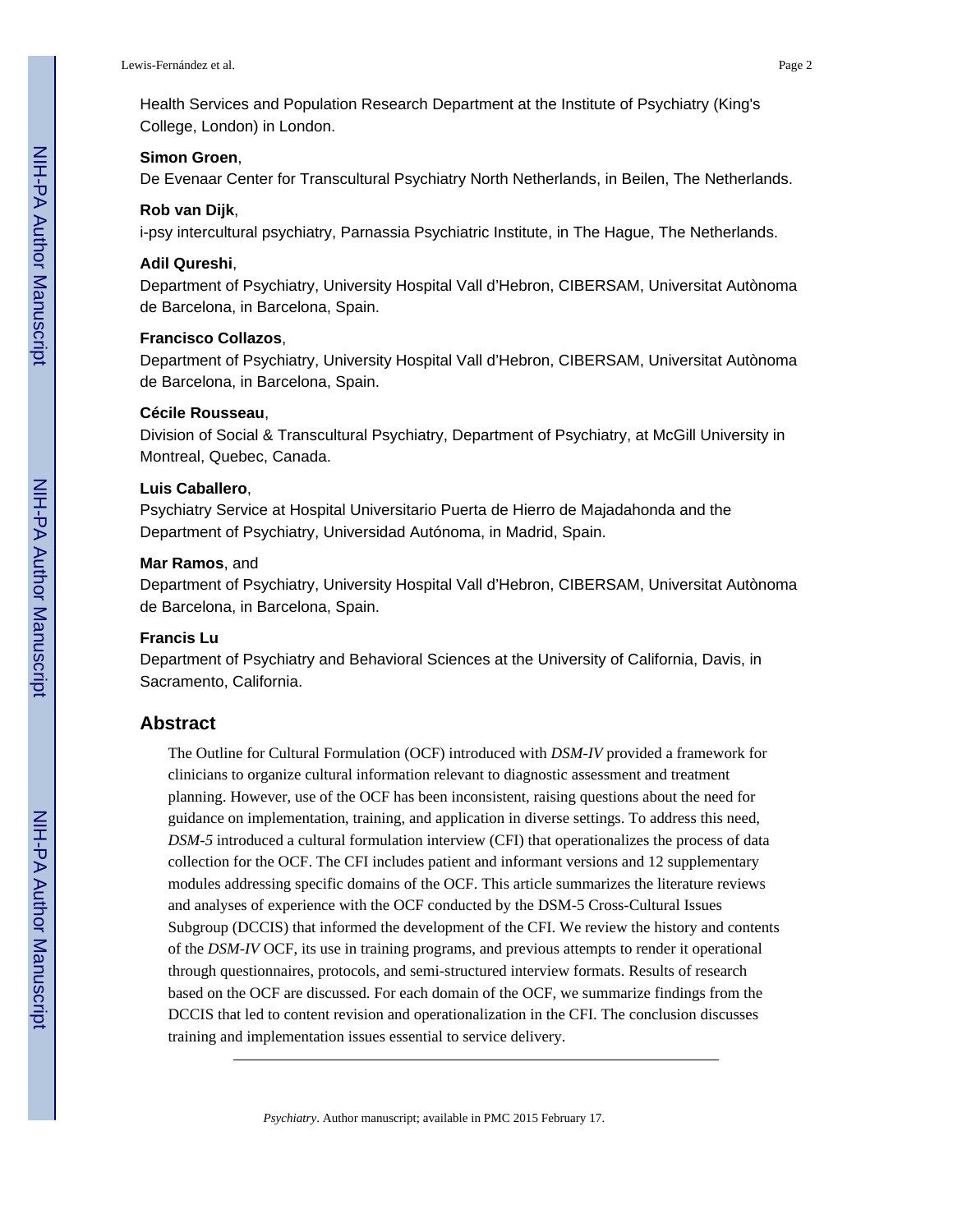Culture shapes every aspect of patient care in psychiatry, influencing when, where, how, and to whom patients narrate their experiences of illness and distress (Kirmayer, 2006), the patterning of symptoms (Klein-man, 1977), and the models clinicians use to interpret and understand symptoms in terms of psychiatric diagnoses (Kleinman, 1987). Culture also shapes patients' perceptions of care, including what types of treatment are acceptable and for how long (Lewis-Fernández et al., 2013). Even when patients and clinicians share similar cultural, ethnic or linguistic backgrounds, culture impacts care through other influences on identity, such as those due to gender, age, class, race, occupation, sexual orientation, and religion (Lu, Lim, & Mezzich, 1995). Culture affects the clinical encounter for every patient, not only underserved minority groups, and cultural formulation therefore is an essential component of any comprehensive assessment.

The publication of the Outline for Cultural Formulation (OCF) in *DSM-IV* (American Psychiatric Association [APA], 1994) was a milestone for cultural psychiatry, acknowledging culture's relevance to mainstream psychiatry. The OCF was a concise list of cultural topics organized by broad domains for clinicians to consider in the assessment of patients. The OCF was developed through literature reviews conducted by the National Institute of Mental Health–sponsored Group on Culture and Diagnosis in 1991–1993 (Mezzich, 2008; Mezzich et al., 1999). The goal of the OCF was to help clinicians identify cultural and contextual factors relevant to diagnosis and treatment (Lewis-Fernández & Díaz, 2002; Mezzich, Caracci, Fábrega, & Kirmayer, 2009). The *DSM-IV* explained that the OCF was "meant to supplement the multiaxial diagnostic assessment and to address difficulties that may be encountered in applying *DSM-IV* criteria in a multicultural environment" (APA, 1994, p. 897). The OCF was reprinted without revision in *DSM-IV-TR*  (APA, 2000).

Two decades of experience with the OCF led to its revision for *DSM-5* (APA, 2013) and the development of semi-structured interviews to make the process of collecting information for the OCF more operational. This set of interviews is known collectively as the *Cultural Formulation Interview* (CFI) and consists of a core 16-item questionnaire supplemented by 12 modules for further assessment as well as an informant version to obtain material from care-givers (APA, 2013; available at [http://www.psych.org/practice/dsm/dsm5/online](http://www.psych.org/practice/dsm/dsm5/online-assessment-measures)[assessment-measures\)](http://www.psych.org/practice/dsm/dsm5/online-assessment-measures).

This article presents the scientific back-ground and rationale for the OCF revisions and new CFI-related material in *DSM-5*, included in the Cultural Formulation chapter and the APA website. We summarize the information used to refine the OCF and develop the CFI for *DSM-5*. We combine two sources of evidence: (1) data from a series of literature reviews conducted by members of the DSM-5 Cross-Cultural Issues Subgroup (DCCIS) and (2) a summary of the main conceptual issues raised by the DCCIS during the revision process.

# **THE DSM-5 CROSS-CULTURAL ISSUES SUBGROUP**

The DCCIS was part of the larger Gender and Cross-Cultural Issues Study Group and composed of international experts in culture and mental health. The authors of this review were members, advisors, or collaborators of the Subgroup, chaired by Roberto Lewis-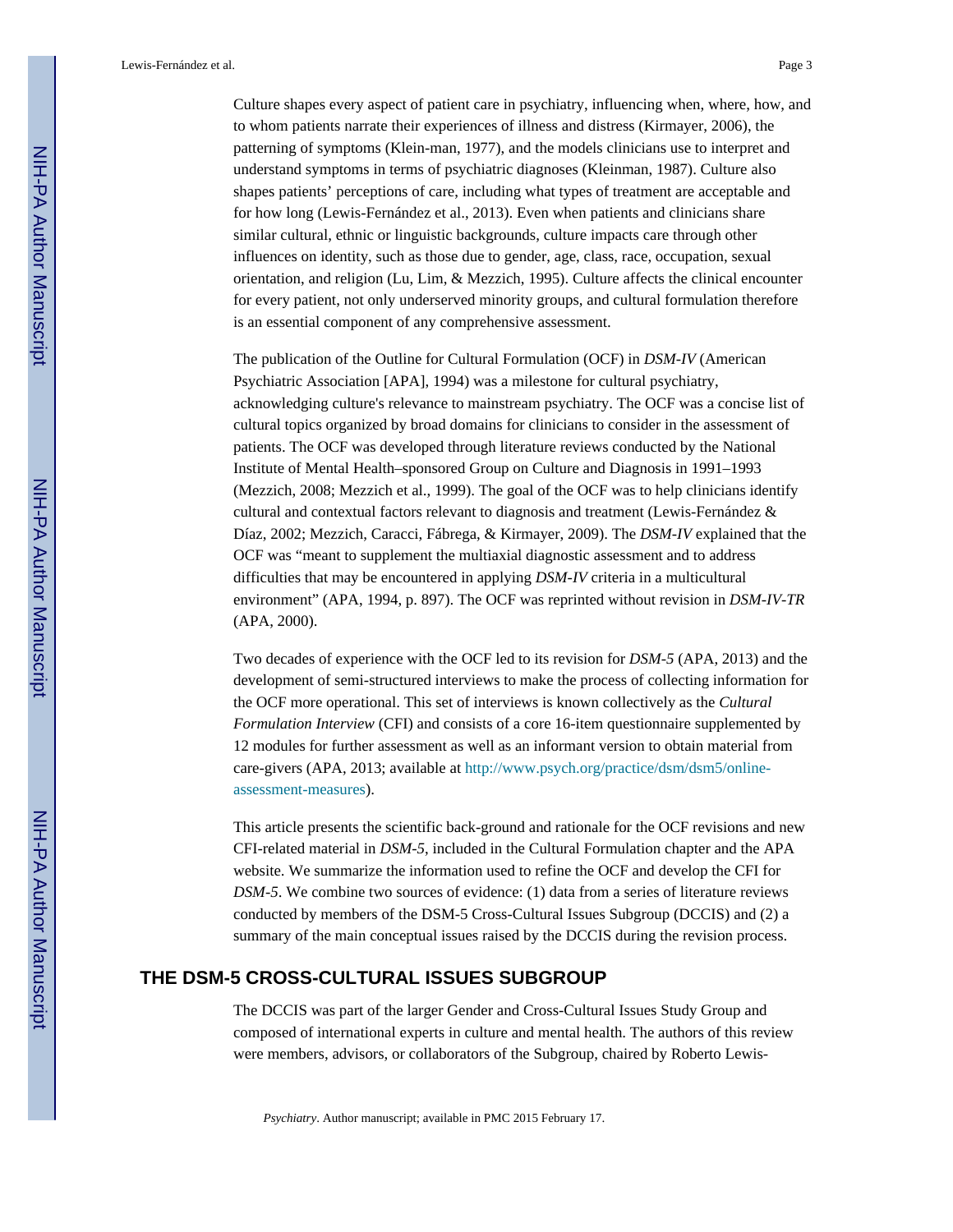Fernández and Kimberly Yonkers. Our goal was to improve the assessment of culture within psychiatric diagnosis and treatment planning. Specifically, the Subgroup was charged by the DSM-5 Task Force with making recommendations on racial, ethnic, cultural, and contextual issues to the DSM-5 Work Groups related to differences in risk factors, precipitants, symptom presentations, prevalence, symptom severity, and course of illness.

In addition, the DCCIS undertook a critical review of the *DSM-IV* OCF. DCCIS participants prepared literature reviews on the whole OCF, each of its four domains, and on implementation questions raised by its use in clinical care (e.g., best practices; special populations in need of attention such as children, the elderly, or immigrants and refugees; format and content of interviews, protocols, and questionnaires operationalizing the Outline). They were also asked to recommend revisions to the OCF for *DSM-5*.

Based on this information, the OCF was revised slightly for *DSM-5*, mostly by making the *DSM-IV* text more explicit in places. Examples of this clarification include: incorporating elements of cultural identity not mentioned in *DSM-IV* (e.g., religious affiliation, sexual orientation); instructing clinicians to identify actual stressors and supports in the patient's environment as well as their interpretation of the patient's illness; and mention of the potential impact of racism and discrimination on the clinician-patient relationship.

More substantial changes related to making the OCF more user friendly by developing an interview to guide the process of clinical data collection. An initial 14-item interview was developed largely through previous question lists, interview protocols, and interviews that operationalized the OCF (see Table 1); most authors of these approaches were members of the DCCIS. Questions were formulated, discussed, and debated in 2010 and 2011 in biweekly conference calls, supported by the *DSM-5* development process. The resulting 14 item version of the CFI was tested in a field trial from November 2011 to November 2012 at 12 clinical sites in the United States, Canada, Peru, the Netherlands, Kenya, and India. This trial utilized a standardized training video (<http://www.ucl.ac.uk/ccs/specialist-services/#cfi>) to evaluate the CFI's feasibility, acceptability, and clinical utility among patients and clinicians. Field trial results informed the final 16-item version in *DSM-5*. Supplementary modules were also developed for more comprehensive assessment. Some modules expand sections of the core CFI and others were developed for use with school-age children and adolescents, elderly individuals, immigrants and refugees, and caregivers (Table 2). An informant version was prepared to elicit collateral information from parents and others in the patient's support system. These instruments help clinicians tailor the comprehensiveness of cultural assessment through a "telescoping" approach. Because of ongoing data analysis, a description of the development of the final CFI from the field trial results will appear in future publications.

# **METHODS FOR THE LITERATURE REVIEW**

An initial literature search was conducted on Medline and PsycInfo for all publications since 1994 when *DSM-IV* was published. The phrases "cultural formulation," "cultural assessment," "cultural consultation," and "cultural interview" were paired with the term "mental." The search produced 1,153 articles from Medline and 111 articles on PsycInfo.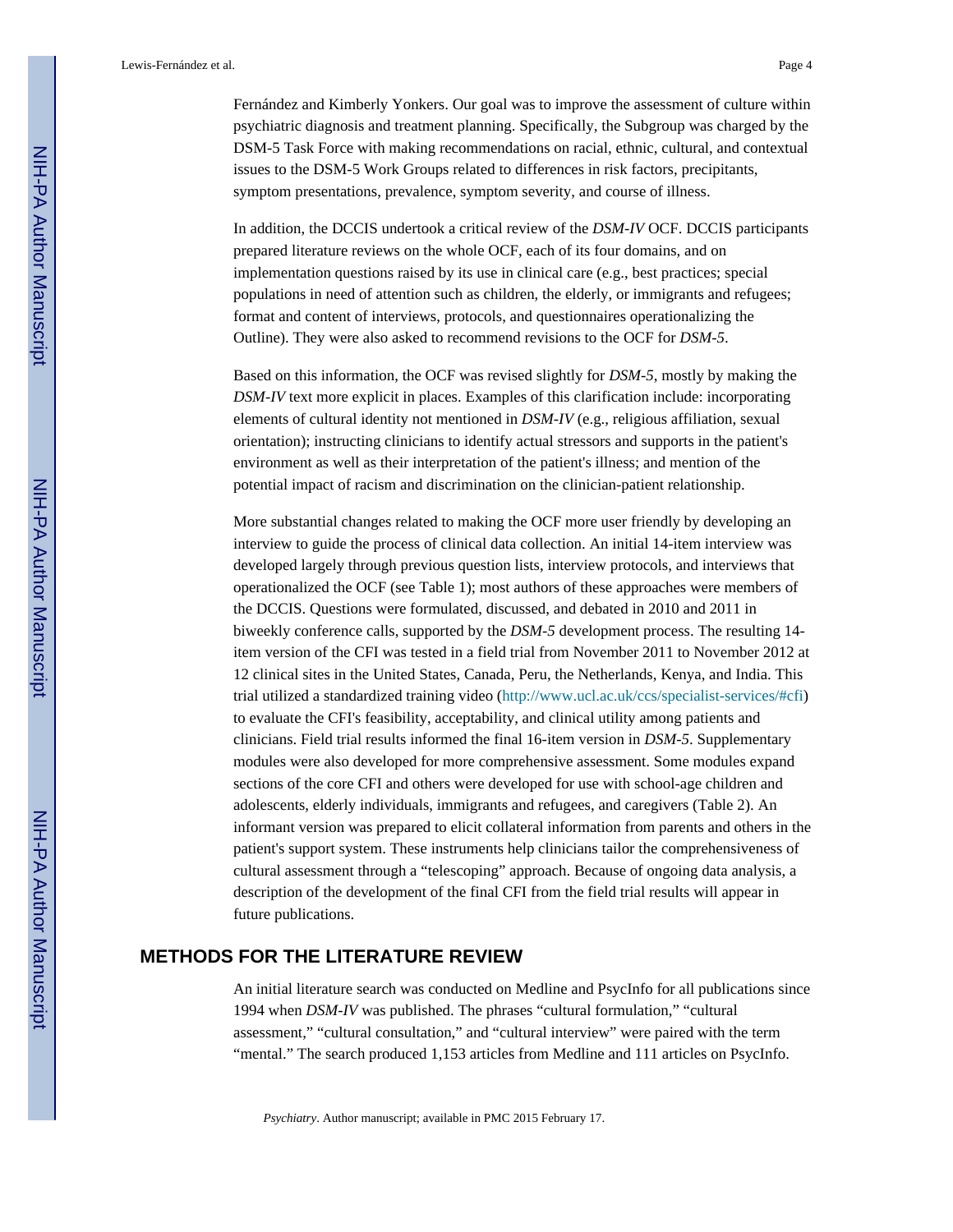Abstracts were reviewed for relevance by the first two authors and full texts were retrieved for all original publications with data from the OCF. A list of 140 pertinent titles was circulated to the coauthors, who augmented the list individually by inspection of bibliographies from retrieved articles, by additional searches of specific topics that pertain to the Outline (such as "cultural identity"), by bibliographies from general articles on crosscultural assessment and explanatory models, and by references from 1965–1994, when appropriate. Coauthors accessed additional material in English, Danish, Dutch, French, Norwegian, Spanish, and Swedish.

# **RESULTS**

In what follows, we focus on the deliberations of the DCCIS, including results of the literature reviews. We first review the original *DSM-IV* OCF, its use in training programs, and previous attempts to operationalize it through questionnaires, protocols, and semistructured interviews. Second, results of research based on the OCF are discussed. Next, for each OCF domain, we summarize findings from the literature reviews and discussions by the DCCIS that led to the CFI. We follow the same process to identify implementation issues in service delivery. Focusing on previous operationalizations of the OCF, we highlight common interviewing approaches to elicit the OCF domains that were included in the CFI.

#### **Content, Use in Training, and Previous Operationalization of the OCF**

The *DSM-IV* OCF organized clinical information in four domains: (1) cultural identity of the individual, (2) cultural explanations of illness, (3) cultural interpretation of psychosocial stressors, supports, and levels of functioning, and (4) cultural elements of the patientclinician relationship. Information from these domains influencing diagnosis and treatment were summarized and synthesized in a fifth section to provide an overall formulation (APA, 1994). The DSM-IV Culture and Diagnosis Group intended for the Outline to provide an account of patients' illness experience that captured not just symptoms but also personal and cultural meanings and social context (Mezzich, 1995). The cultural formulation would then be presented in a narrative that explained causal links and meanings in a way that extended a bio-psycho-social formulation (Kleinman, 1988; Lewis-Fernández & Diaz, 2002). Social theory guided delineation of the domains, including the role of identity in clinical presentation (domain 1), cultural meanings and explanatory models of illness (domain 2), social networks providing support or stressors affecting functional capacity (domain 3), and the professional's reflections on the patient-clinician relationship (domain 4) (Mezzich, 2008). Subsequent publications have considered how clinical assessment should cover the four domains of the OCF (e.g., Group for the Advancement of Psychiatry [GAP], 2001; Lewis-Fernández, 1996; Lim, 2006; Lu et al., 1995; Mezzich et al., 2009).

The OCF has been used worldwide. Educators have utilized it in training programs in Canada (Fung, Andermann, Zaretsky, & Lo, 2008; Kirmayer, Rousseau, Guzder, & Jarvis, 2008a; Kirmayer et al., 2012), Denmark (Østerskov, 2011), India (Jadhav & Jain, 2012), the Netherlands (Beijers & Van Dijk, 2012), Norway (Bäärnhielm, Scarpinati Rosso, & Pattyi, 2010), Spain (Caballero, 2008), Sweden (Bäärnhielm, Scarpinati Rosso, & Pattyi, 2007;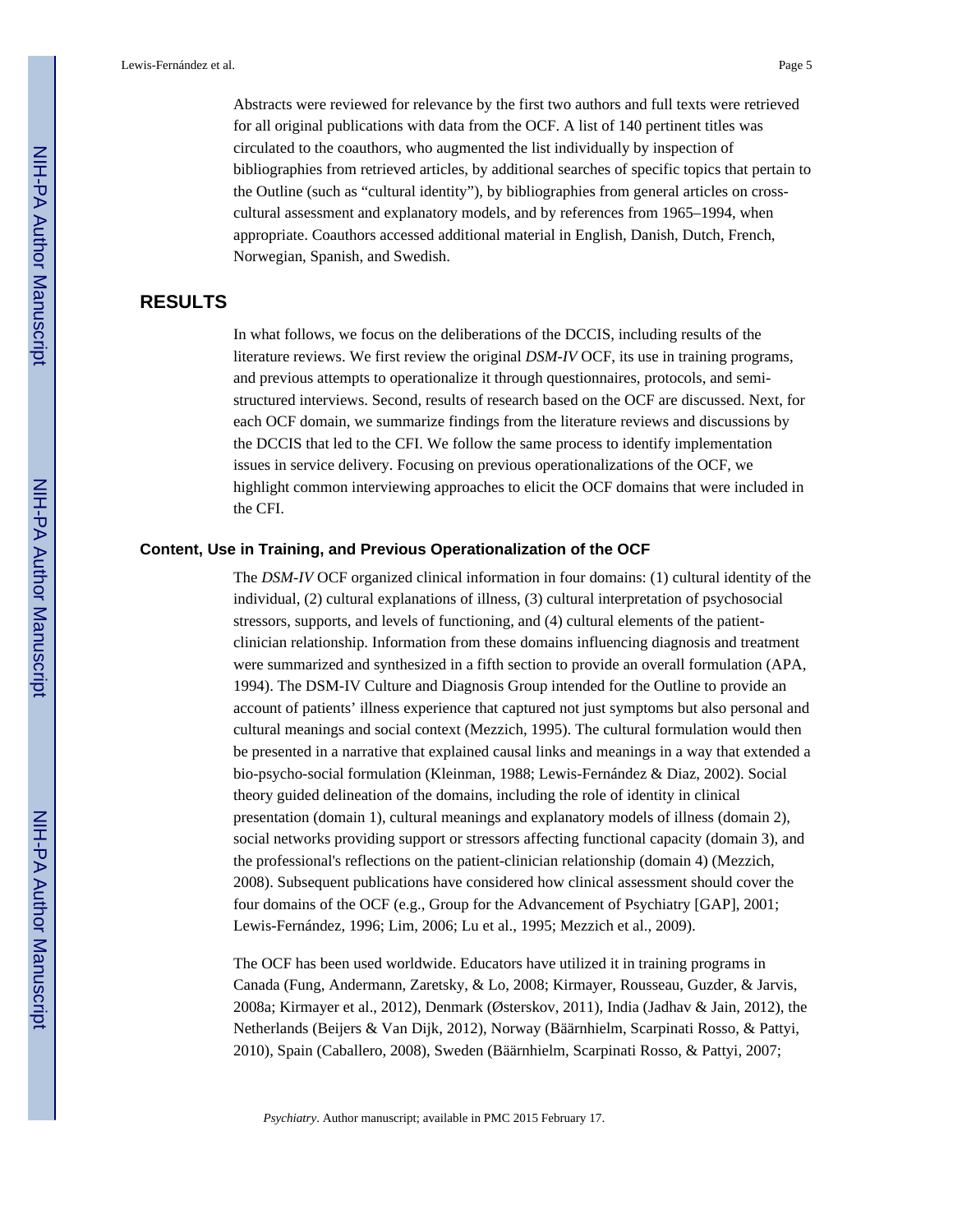Bäärnhielm & Gustafsson, 2010), the UK (Jadhav, 2010a, 2010b), and the US (Harris, McQuery, Raab, & El-more, 2008; Lim, 2006; Lim, Diamond et al., 2008a; Lim, Luo et al., 2008b). In a purposive sample of 20 preceptors from U.S. adult psychiatry residency programs, 70% had at least one class on the OCF, usually during the first two years (Hansen et al., 2013). Similarly, centers providing outpatient services to migrants and refugees in Sweden (Scar-pinati Rosso & Bäärnhielm, 2012) and the Netherlands (Rohlof, Knipscheer, & Kleber, 2009) have used the OCF for standard clinical assessment.

While much of this work has found the OCF a useful clinical tool, problems have also been identified. Guidance has been lacking on when, with whom, and why to use the OCF (Cuéllar & Paniagua, 2000), and it may duplicate information from the clinical assessment (Caballero, 2009). Clinicians have struggled to find ways to cover the four domains within the time constraints of various practice settings (Lewis-Fernández, 2009). Some subsections of the OCF may be imprecise and overlapping and some important topics were absent (Ton & Lim, 2006). It is not clear which components of the OCF are particularly relevant for treatment planning and adaptation of clinical approaches and should be emphasized in practice (Mezzich et al., 2009). Use of the OCF with children (Aggarwal, 2010a; Rousseau, Measham & Bathiche-Suidan, 2009), immigrants and refugees (Groen, 2009a; Rohlof et al., 2009), homeless populations (Jadhav, 2001a), those with limited literacy (Jadhav & Jain, 2012), and the elderly (Aggarwal, 2010b; Takeshita & Ahmed, 2004) may require collateral sources of information or local adaptations. The lack of a standard approach to the OCF has hindered generalizable research (Alar-cón, 2009; Mezzich et al., 2009).

Such concerns prompted efforts to make the OCF more operational, with lists of suggested questions, protocols for topics to be covered during OCF-based assessments, and semistructured interviews (Table 1). These approaches were developed in Canada (Kirmayer et al., 2001), the Netherlands (Groen, 2009b; Rohlof, 2008; Rohlof, Loevy, Sassen, & Hehnich, 2002; van Dijk, Beijers, & Groen, 2012), Sweden (Bäärnhielm & Scarpinati Rosso, 2009), the United States (Mezzich et al., 2009), the United Kingdom (Jadhav, 2010a, 2010b), and Denmark (Østerskov, 2011). All of these interviews were designed to enhance clinical assessment and treatment planning rather than to elicit research data. In related work, interviews were developed for research focusing on cultural epidemiology and illness narratives, including the Explanatory Model Interview Catalogue (Weiss, 2001) and the McGill Illness Narrative Interview (Groleau, Young, & Kirmayer, 2006). Developers of many of these instruments were members of the DCCIS, and their experience informed the preparation of a new cultural formulation interview for *DSM-5*.

In refining the OCF and developing the CFI, we were sensitive to the potential pitfalls of some simplistic approaches to cultural competence that may stereotype groups through race, ethnicity, or religion. Our framework adopted a person-centered approach that aimed to be attentive to what is at stake for the patient (Kleinman & Benson, 2006). Rather than approaching culture as a checklist of traits, factors, or dimensions, the OCF was intended to be based on a "mini-ethnography" that explored the patient's own interpretation of illness experience. Without training, however, many practitioners may struggle with this ethnographic approach (Aggarwal & Rohrbaugh, 2011). A key challenge for *DSM-5*, therefore, was to provide guidelines for a patient-centered assessment to address the topics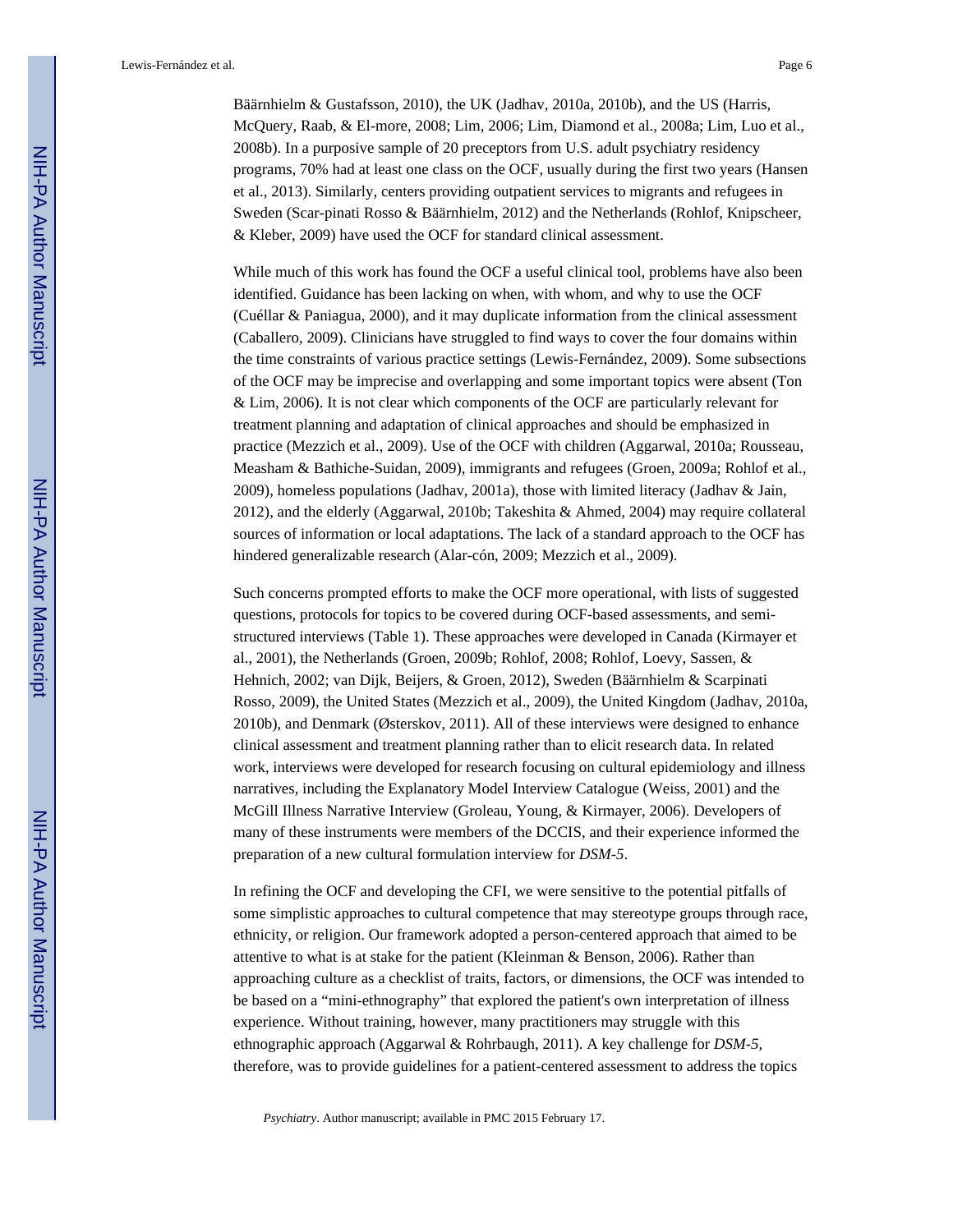of the OCF without reducing the exercise to a formality. Explaining the rationale and providing sample questions for each OCF domain aimed to strike a balance between explicit direction and flexibility for application in diverse settings.

#### **Research Results from Use of the OCF**

Most work on the OCF has consisted of case studies published in the journals *Culture, Medicine, and Psychiatry* and *Trans-cultural Psychiatry*. The most extensive literature beyond case studies comes from a cultural consultation service (CCS) at McGill University which makes systematic use of an expanded version of the OCF as an interview guide for cultural consultants assisted by interpreters and culture brokers as needed. Findings from the use of this interview are discussed in a multidisciplinary case conference to develop a cultural formulation. In a study of 100 consecutive patients seen through the CCS, Kirmayer and colleagues (2003) demonstrated common cultural misunderstandings in practice, such as incomplete assessments, missing or incorrect diagnoses, failed rapport, poor adherence, and inappropriate treatment. Sixty consultants and culture brokers on this service were administered a survey inquiring about their use of the *DSM-IV* OCF and the CCS version; many were unfamiliar with the *DSM-IV* tool or had not used it before, but fully 93% found the expanded OCF interview to be useful (Kirmayer, Thombs et al., 2008c). In a retrospective chart review of 323 patients seen through the CCS across 10 years, 34 (49%) of 70 cases with a referral diagnosis of psychotic disorder were re-diagnosed as nonpsychotic after OCF-based assessment, and 12 (5%) of 253 cases with referral diagnoses of non-psychotic disorders were re-diagnosed with a psychotic disorder (*p* < .001) (Adeponle et al., 2012). Many of the patients misdiagnosed with a psychotic disorder were immigrants or refugees suffering from post-traumatic stress disorder, adjustment disorder, and other stressrelated conditions. Re-diagnosis from a psychotic to non-psychotic disorder was significantly associated with recent arrival to Canada (odds ratio  $[OR] = 6.05, 95\%$ confidence interval  $\text{[CI]} = 1.56, 23.46$ , being nonblack  $\text{[OR]} = 3.72$   $\text{[1.03]}$ , 13.41]), and referral from non-medical sources (such as social work or occupational therapy) ( $OR = 3.23$ [1.03, 10.13]). The CCS has published a text on cultural consultation which summarizes work with over 400 cases, with data indicating that the use of cultural formulation led to rediagnosis in about 60% of referrals overall (Kirmayer, Guzder, & Rousseau, 2014).

Similarly, a group in the Netherlands examined differences in psychotic diagnoses for patients of Moroccan origin using an OCF-inspired interview. Zandi and colleagues (2008) adapted the Comprehensive Assessment of Symptoms and History (CASH)—a semistructured diagnostic interview for evaluating schizophrenia and related disorders (Andreasen, Flaum, & Arndt, 1992)—into a culturally revised version (CASH-CS) by adding explanatory probes and diagnostic decision rules in order to assess whether presenting symptoms were due to non-psychotic idioms of distress or to psychotic disorder. Agreement on the presence or absence of psychotic disorder in 29 Moroccan-origin patients was calculated separately for each version of the CASH against independent clinical diagnoses according to Moroccan psychiatrists. Correspondence between clinical diagnoses and the CASH-CS (93% diagnostic agreement; kappa = .79  $[SD = .11]$ ) was higher than the CASH  $(48\%; \text{kappa} = -0.49$  [.16]), suggesting that this OCF-based approach increased the validity of a standardized diagnostic instrument (Zandi et al., 2008). In another study of 26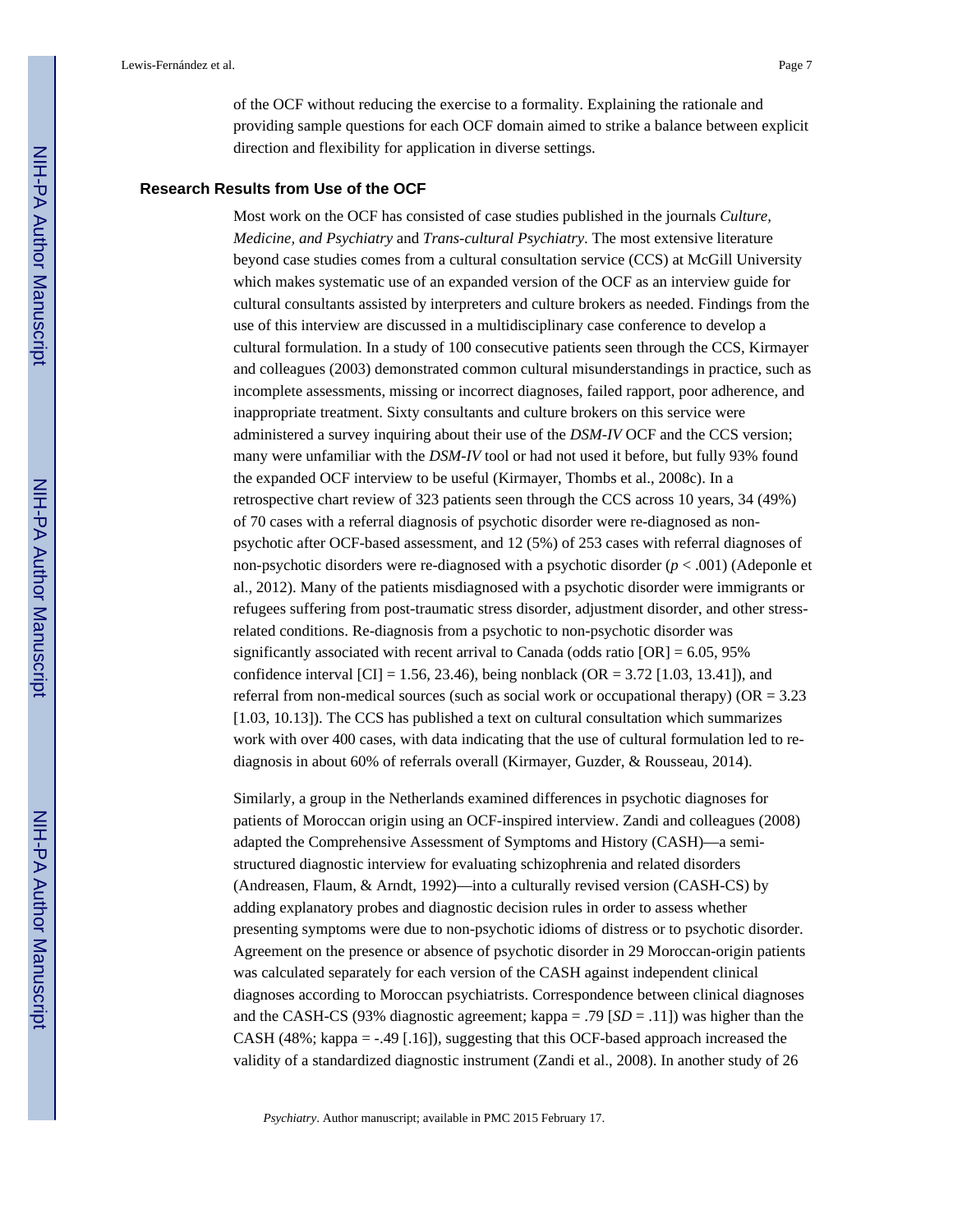Dutch and 26 Moroccan patients evaluated 30 months after referral for first-episode psychosis, diagnostic stability with the CASH was high for native Dutch (92%), but low for Moroccans (27%), whereas diagnostic stability with the CASH-CS was high for both groups (85% and 81%, respectively) (Zandi et al., 2011). These data suggest that attention to culture can substantially improve diagnostic accuracy and reduce the over-diagnosis of psychosis among ethnocultural minorities: age- and gender-adjusted relative risk for first-episode schizophrenia among Moroccan immigrants compared to native Dutch was 7.8 (4.0–15.2) based on the CASH, but 1.5 (0.5–4.3) based on the CASH-CS (Zandi et al., 2010).

Case series also demonstrate the clinical utility of the OCF. The largest case series comes from Spain (Caballero, 2008): 75 patients were assessed with the OCF by physicians. The Outline was used with people from Spain, Africa, Europe, South America, and Asia, resulting in subjective clinician reports of improved communication, reduced diagnostic and treatment errors, and clarification of cultural aspects of transference and countertransference. The OCF–based assessment also had limitations: clinicians found that it consumed too much time, repeated questions from the standard assessment, lacked guidance on how to elicit cultural information, and did not suggest ways to integrate cultural information within psychiatric formulation. In another case series, an outpatient clinic in Sweden specializing in substance abuse treatment conducted a cultural analysis of 20 consecutively admitted women through the OCF, revealing the centrality in this local context of cultural constructions of gender in patterning drinking behaviors, treatment expectations, and emotional reactions to alcohol consumption (DeMarinis, Scheffel-Birath, & Hansagi, 2009). A group of cultural psychiatrists and medical anthropologists in the Netherlands (Borra, van Dijk, & Rohlof, 2002; Rohlof et al., 2009) independently documented improvements in diagnosis using the OCF in 17 patients of Middle Eastern or South Asian origin and two native Dutch patients. They warned against mechanistic application of the OCF without attending to multiple facets of identity, mismatched treatment expectations between patients and clinicians, and the impact of current predicaments that can be confused for enduring cultural traits, such as difficulties navigating refugees' political status. In a study of four Native American children, the OCF clarified the relationship of cultural identity to development across the lifespan, psychosocial environments, and treatment settings, although the OCF needed adaptation for children (Novins et al., 1997). Other case compilations have also documented the OCF's diagnostic utility and improvement of clinical outcomes (Cabal-lero & Lewis-Fernández, 2008; Group for the Advancement of Psychiatry, 2001; Mezzich & Caracci, 2008), although systematic research on treatment outcomes is limited.

#### **Revisions to the Content of the OCF Operationalized in the CFI**

This section summarizes work on each OCF domain and its operationalization prior to *DSM-5* (Table 1). Subsequently, we review implementation questions. Key themes and implications for *DSM-5* are summarized in Table 3. In line with recent theories on the implementation and dissemination of health interventions (Gearing et al., 2011), we consider implications for *DSM-5* unique to the intervention (CFI) separately from the service settings in which the intervention would be implemented.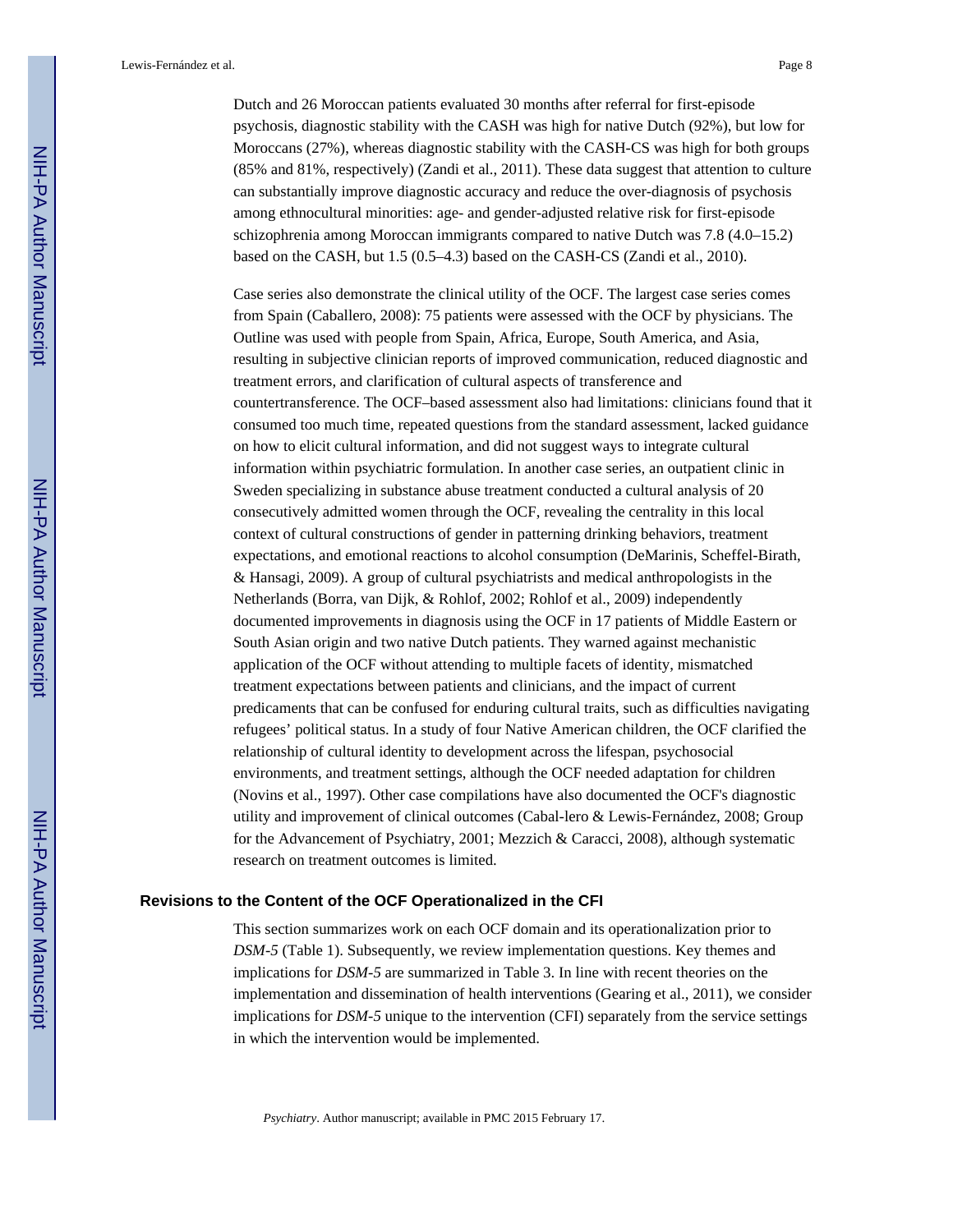#### **Key Themes Related to the CFI as an Intervention**

*Cultural Identity of the Individual*. Cultural psychiatrists regard understanding a patient's identity as indispensable to evaluation. Early guidelines (Lu et al., 1995) suggested assessing cultural identity through an "interpersonal grid" (p. 483) documenting ethnicity, race, geographical origin, language, acculturation, gender, age, sexual orientation, religious or spiritual beliefs, socioeconomic class, and education. This entails enquiring about these aspects of identity directly, to avoid stereotyping patients or simplifying sociocultural phenomena based on a clinician's determination of the patient's identity (Lewis-Fernández, 1996). Many clinicians advocate for a comprehensive approach that accounts for how a person's cultural identity can change with context (e.g., with family members compared to with strangers from a different ethnicity), including the patient's perception of the clinician's identity (Aggarwal, 2012a; Lim & Lin, 1996; Starkey et al., 2008; Yilmaz & Weiss, 2000). Moreover, this assessment should help the clinician consider how identity, distress, stigma, and language influence symptom expression and interpretation (Acharya, 2009).

The need for guidance on exploring identity in the OCF was underscored by the observation that psychiatric trainees felt uncomfortable probing this aspect of a patient's history (Aggarwal & Rohrbaugh, 2011). Table 1 lists aspects of cultural identity included in various questionnaires, protocols, and interviews that have operationalized the OCF prior to the CFI. Certain aspects were included in nearly all instruments, including: determining the cultural groups with which the patient identifies; establishing the importance and meaning ascribed by the patient and his/her family to this identification; assessing language use, including by developmental period and setting; and determining the patient's involvement with the cultures of origin and settlement for immigrants, including both positive and negative experiences.

Aspects of identity in some instruments whose importance was confirmed by the *DSM-5*  literature reviews included evaluating experiences of multiple identities and how identity impacts on the clinical problem. Several instruments included a detailed migration history. The Intercultural Interview from the UK guides clinicians to inquire about the origin and meaning of a patient's name and to explore the significance of the clinician's own identity for the patient (Jadhav, 2010a, 2010b). This *inter-cultural* approach emphasizes the *exchange* of cultural journeys (e.g., geographic dislocations and cultural displacements) between the clinician and patient. The process aims to promote a more empathic understanding of the patient's identity and a more accurate assessment of psychopathology compared to a standard evaluation (Jadhav et al., 2009).

All of these instruments use open-ended questions to encourage exploration, rather than a checklist for aspects or dimensions of cultural identity. This approach deters the "culturalization" of contextual factors, whereby social processes—such as adverse experiences associated with migration and discrimination—are misunderstood as traits or characteristics of individuals or groups rather than as responses to social contexts or predicaments shaped by social and health institutions (e.g., asylum-seeking process for refugees) (Jenks, 2011; Santiago-Irizarry, 1996).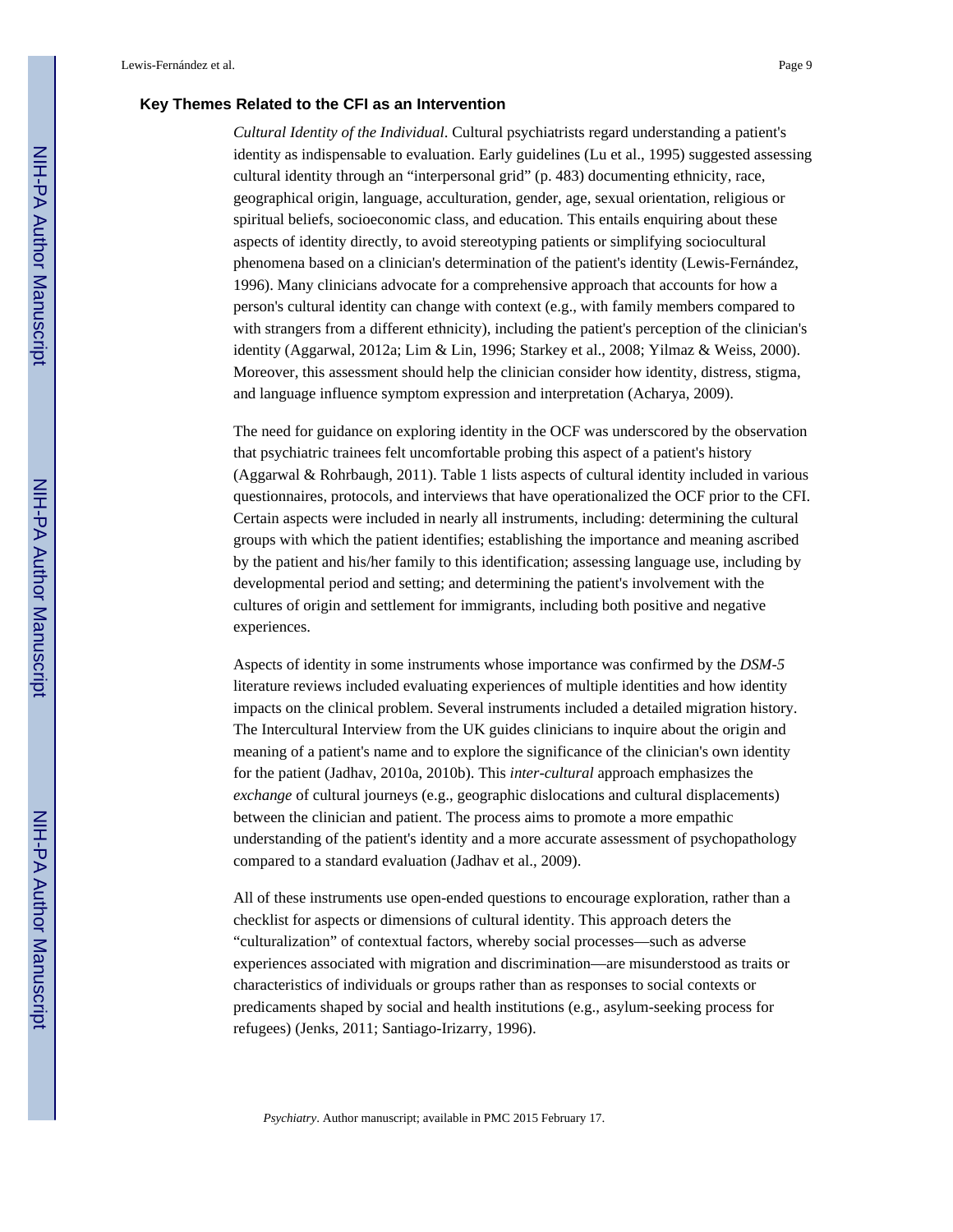Assessment of cultural identity may involve challenges for particular populations. Refugees may be suspicious of questions about identity, and many migrants may not know how to describe or discuss their identities with clinicians unfamiliar with their geographic, political, and historical backgrounds (Rohlof et al., 2009). Children and adolescents may have different identities than their parents depending on mixed parentage, adoption (Novins et al., 1997; Rousseau, Measham, & Bathiche-Suidan, 2009), and acculturation as a result of migration (Aggarwal, 2010a). The identity of older patients may be shaped by cultural meanings of old age based on social roles and status (Aggarwal, 2010b). Cultural identity should be explored with reference to context, the recognition of multiple strands or hybridity, and the possibility of change over time.

**Cultural Explanations of the Individual's Illness—**Patient-centered, ethnographic approaches to history taking guide this research tradition in cultural psychiatry. Medical anthropologists have developed methods for eliciting and analyzing patients' explanatory models of illness, which may include experiences and ideas about onset, causes, mechanisms, course, and treatment expectations (Kleinman, 1980). Efforts to systematize this process include the Explanatory Model Interview Catalogue (EMIC), a research tool that allows both qualitative and quantitative analysis of explanatory model narratives (Weiss, 2001). Although developed as a research instrument, experience with the EMIC has influenced the development of clinical tools, including the Short Explanatory Model Interview (Lloyd et al., 1998).

While Kleinman's initial description of explanatory models emphasized information about causality, mechanisms, and anticipated outcomes, patients' narrations of illness may adopt other forms (Kirmayer, Young, Robbins, 1994). Ethnographic fieldwork has shown that, in addition to everyday explanatory accounts of illness, patients may also use *chain complexes*  or sequences of events that occurred in temporal and spatial proximity (linked by contiguity or metonymy) and *illness prototypes,* illness episodes that provide examples used to reason about one's experience (Young, 1981, 1982). Patients may think metaphorically without indicating explicit causal models or attributions (Hinton, Franz, Yeo, & Levkoff, 2005; Jadhav, 2001b; Young, 1981). These findings informed the McGill Illness Narrative Interview (MINI; Groleau et al., 2006), a semi-structured interview designed to obtain illness narratives based on: (a) contiguity of events, (b) cultural prototypes of the illness for the patient, and (c) explanatory models of illness. Attempts to code narratives of people with medically unexplained symptoms in the community elicited by the MINI revealed three types of explanatory narratives: *nominal*, in which a condition was named without a cause; *causal attributions*, in which a symptom or illness was linked to a cause; and *process or mechanism explanations*, in which mechanistic or metaphorical accounts of processes linked cause and symptom (Stern & Kirmayer, 2004). Illness models also change in response to context, including interviewer and location (Ghane, Kolk, & Emmelkamp, 2010; Jadhav, 2001b), interactions with family, community, or health care system (Kirmayer & Sartorius, 2007), during the adaptation or acculturation of immigrants to new cultural contexts (Bhugra, 2004; Karasz, 2005; McCabe & Priebe, 2004), and even over the span of a long interview, as trust is established and memories are evoked (Groleau & Kirmayer, 2004).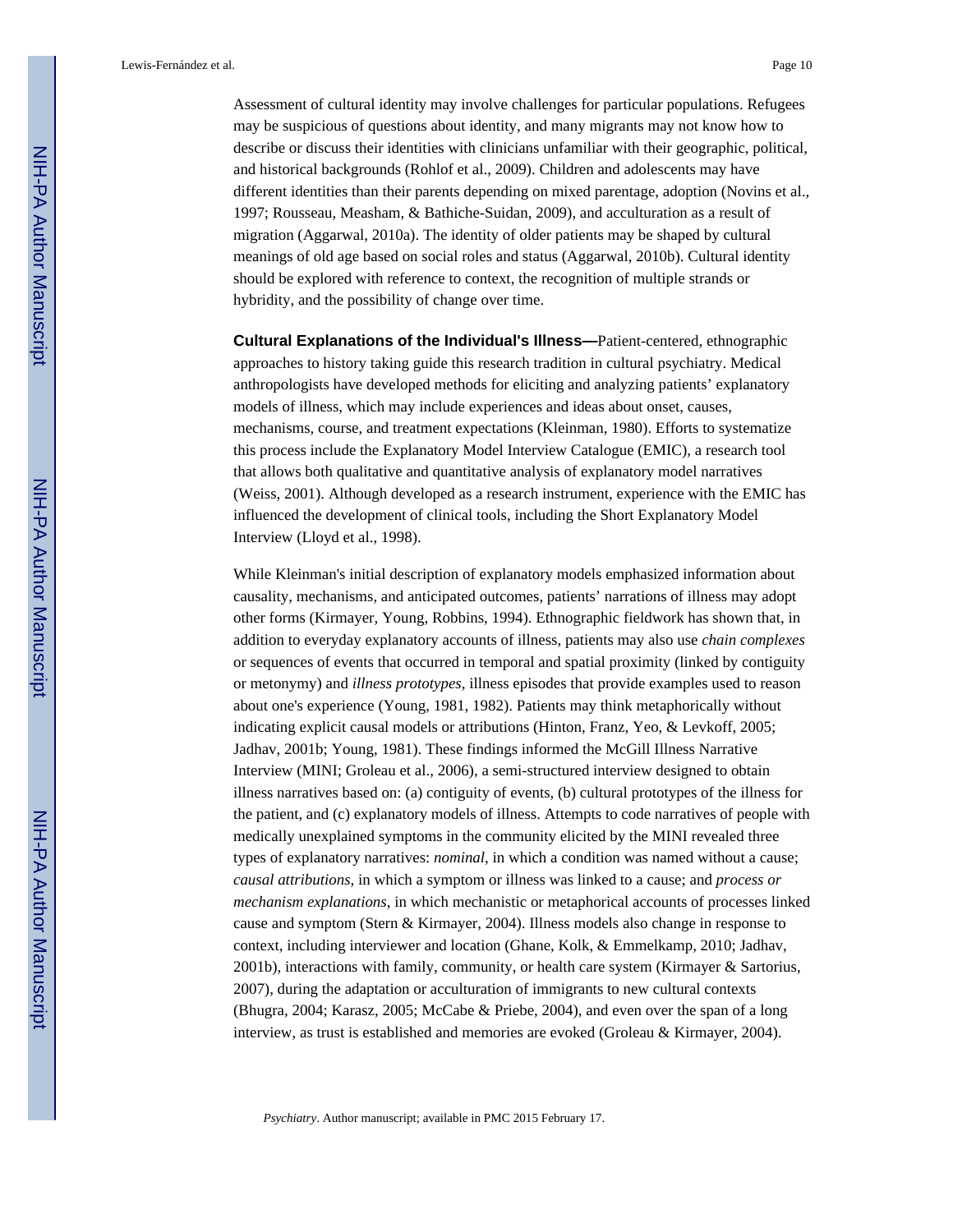Further, culture also influences elicitation of illness models. Cultural norms affect patient communication with providers, family, and friends (Browne, 2001; Dinh & Groleau, 2008). Eliciting illness representations of the patient's family members, friends, or close associates can clarify the range of views influencing the illness experience (Kirmayer et al., 2014). The organization of health care services may also determine attitudes toward disease, diagnosis, and treatment (Annas & Miller, 1994; Jadhav & Barua, 2012).

Eliciting past and current expectations of care are important goals of this OCF section. Cultural schemas or scripts associate illness representations with specific types of selfcoping and help seeking, including the perceived relevance and efficacy of mental health treatments (Al-Krenawi et al., 2009; Kung & Lu, 2008; Saint-Arnault & Shimabukuro, 2012). Cultural adaptations of treatment interventions incorporating cultural scripts may enhance patient engagement and outcomes (Griner & Smith, 2006; Kopelowicz et al., 2012), indicating the value of identifying cultural models and interpretations before treatment (Lewis-Fernández et al., 2013). Non-medical forms of self-coping and help seeking are common and merit clinical attention because they may complement or conflict with psychiatric care (Bhikha, Farooq, Chaudhry, & Husain, 2012; Brown et al., 2011; Zafar et al., 2008). Barriers to service utilization also reflect cultural priorities for care, family values and interactions, and local health system factors affecting access (Dejman et al., 2008; Jadhav & Barua, 2012; Knipscheer & Kleber, 2005).

Earlier OCF guidelines (Lu et al., 1995) included *culture-bound syndromes* in this section. In *DSM-5*, the term "culture-bound syndrome" has been replaced by three newer terms: *cultural syndromes, cultural idioms of distress,* and *cultural explanations* (APA, 2013). These terms denote how cultural modes of expressing or communicating distress may reflect specific symptom clusters (syndromes), common expressions for distress that may not involve specific symptoms (idioms), or involve explicit causal models or attributions. Patient clinical presentations may be influenced by these cultural concepts and modes of expression (Hinton & Lewis-Fernández, 2010; Kirmayer & Bhugra, 2009).

Comparing previously developed OCF instruments (Table 1) reveals that all include questions on illness-related idioms, symptom meaning (and usually severity) in relation to cultural norms, causes, expected course of illness, experiences with care, and treatment expectations. Nearly all approaches ask patients to describe the views of others in their social network to situate the patient's perspective in family and community context. Other questions related to illness models and experience highlighted by the literature review include those on how the patient describes the problem to his/her social network, the most troubling aspect of the problem, the contribution of prototypes to the patient's understanding of the illness, the most useful treatment received, the treatment recommendations of the social network, and the patient's use of healers and alternative services.

#### **Cultural Factors Related to Psychosocial Environment and Levels of**

**Functioning—**The OCF directs clinicians to clarify cultural interpretations of the stressors and supports associated with a patient's illness, and fears and hopes affecting levels of functioning. Instruments (Table 1) have used open-ended questions to obtain a richer picture of these topics. The goal is a description of the context in which the illness emerged and the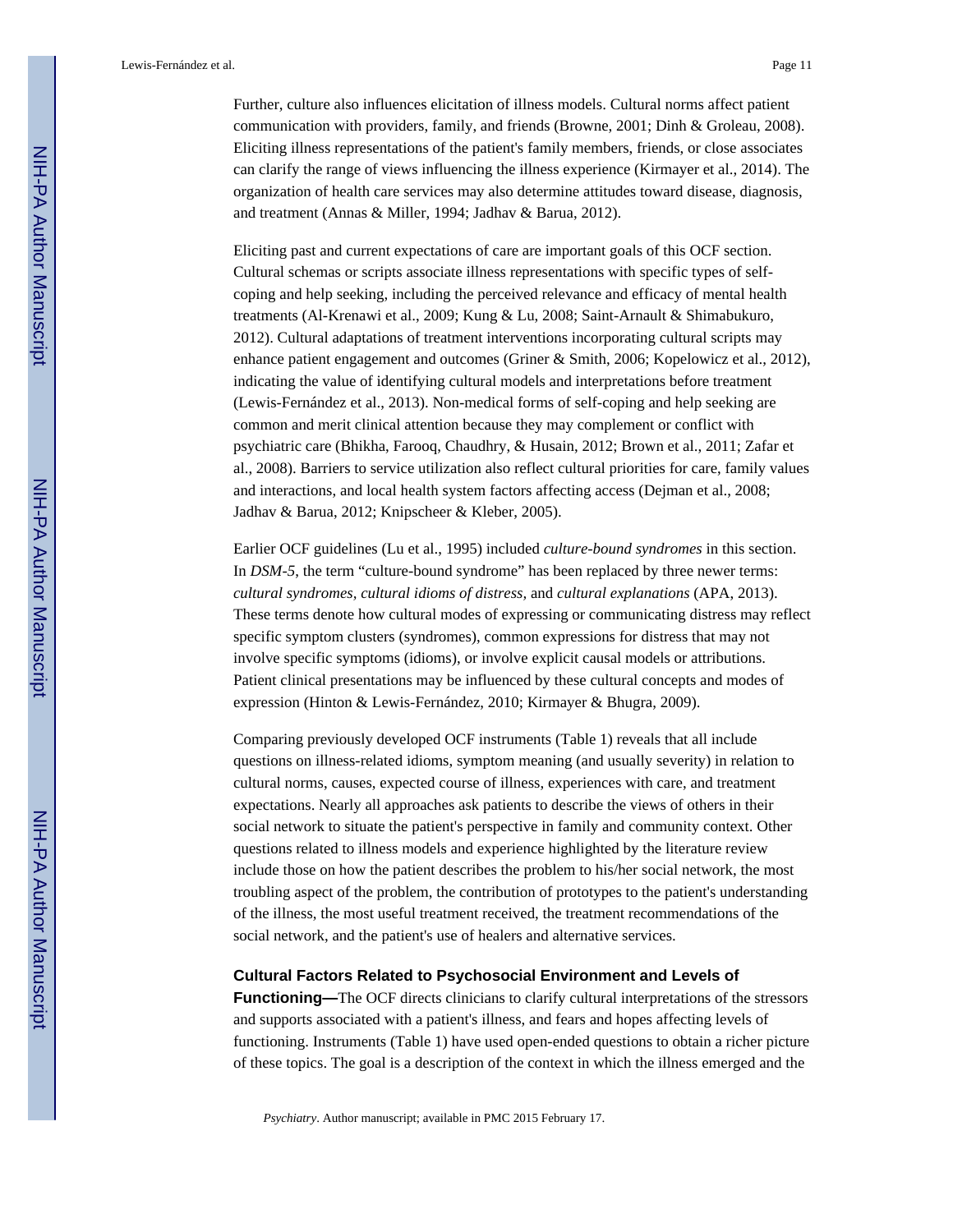current situation through the perspectives of the patient and others close to him or her. The subjective aspect ("lived experience") of the patient's and social network's response is important because interpretation is strongly influenced by culture and shapes the perceived centrality, magnitude, and tractability of the problem (Bäärnhielm & Scarpinati Rosso, 2009; Lazarus, 1999) as well as potential supports (Poulin et al., 2012; Snowden, 2007). During assessment, the person's subjective experience is interpreted through the clinician's analysis of the social and cultural context. A subjective-objective approach develops a functional assessment of activities of daily living that includes the interpretations of patients and their social networks in relation to cultural norms of functioning (Qureshi, Collazos, & Ramos, 2013).

Ethnocultural minorities and racialized groups may face distinctive stressors associated with their social status. Migration status is a potent social determinant of health for refugees independent of pre-migratory trauma (Kirmayer et al., 2011; Porter, 2007; Porter & Haslam, 2005; Steel et al., 2009). Factors most associated with risk for psychopathology include low socioeconomic status, poor housing, unemployment or under-employment, lack of residency, linguistic barriers, limited social networks, discrimination, role strain, family conflict, status loss, acculturative stress, nostalgia, and bicultural tension (Bhugra, 2004; Finch & Vega, 2003; Hovey & Magaña, 2002; Tartakovsky, 2007). Discrimination affects various social groups, such as religious minorities, lesbian-gay-bisexual-transgender persons, and low socicoeconomic status and disability communities (Bogart et al., 2011; McLaughlin, Hatzenbuehler, & Keyes, 2010; Rousseau et al., 2011), whose subjective experience of stress and coping should be assessed. Specific questions may need adaptation for the discriminated group, social position, and the individual predicament of the patient.

To adequately assess social stressors and supports, an operationalized OCF needs to obtain collateral information from the patient's social network (Mezzich et al., 2009); this is important for all patients but is especially so for children and adolescents (Novins et al., 1997; Rousseau et al., 2009) and older adults (Aggarwal, 2010a; Hinton et al., 2006). Similarly, there is a need for guidance on obtaining information through medical interpreters and culture brokers (Leanza, Miklavcic, Boivin, & Rosenberg, 2013; Mezzich et al., 2009; Rohlof et al., 2009).

Finally, any assessment of help seeking must consider the fact that patients often turn to religion, spirituality, and moral traditions to understand and respond to mental illness (Whitley, 2012a). There is a "religiosity gap" between clinicians trained in positivistic scientific methods who may disparage religion and patients who search for holistic treatments and are invested in religious beliefs and practices (Lukoff, Turner, & Lu, 1992). Cultural assessment thus should attend to the meanings associated with religion in illness experience, especially when a religious community provides support (Whitley, 2012b). Such information can help to mobilize support that contributes to recovery.

The existing OCF instruments (Table 1) assess stressors, supports, and levels of functioning in different ways. Alternatives include focusing on the impact of stressors on the patient, the views of the social network, the role of the person's partner and/or of spiritual support,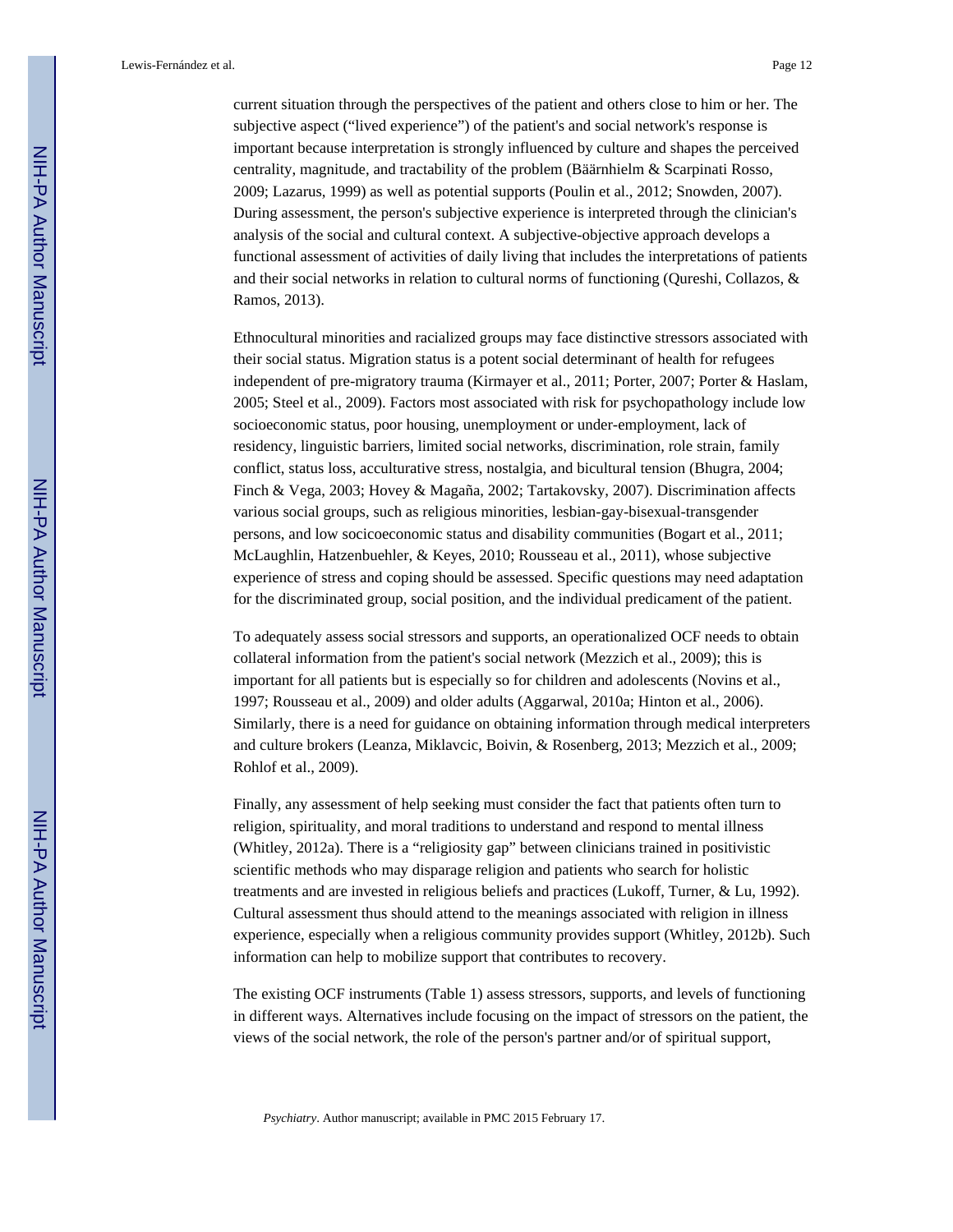barriers to receiving help, and the views of the social network on resulting levels of functioning.

#### **Cultural Elements of the Relationship Between the Individual and the Clinician**

**—**Many OCF case studies illustrated challenges in providing cross-cultural care. These included tensions between biomedical treatment and other forms of healing (Barrett, 1997), the failure of health systems to provide interpreters (Bucardo, Patterson, & Jeste, 2008), and difficulties in communication (Yilmaz & Weiss, 2000). In several studies (Groen, 2009a; Moldavsky, 2003; Shaffer & Steiner, 2006), clinicians discussed tensions in considering the patient individually and as part of a social group. Despite the clinicians' best efforts, the medical encounter may be influenced by stereotyping, discrimination, racism, and subtle forms of bias (Jadhav, 2001a; Whaley, 2001). This domain of the OCF provides an opportunity to consider how these experiences affect patients' perceptions of care through clinician self-reflection.

Existing instruments address this domain differently (Table 1). Some focus on the clinician, providing queries to consider rather than questions addressed to the patient. The Montreal CCS interview (Kirmayer et al., 2001; Kirmayer, Thombs et al., 2008c) includes questions on the mutual perceptions of power and positioning of the patient and clinician, including historical relations between their respective cultural groups. This operationalizes the concepts of "cultural transference" and "cultural countertransference" to analyze patientphysician relationships (Comas-Díaz & Jacobsen, 1991; Kir-mayer, Rousseau et al., 2008b; Mezzich et al., 2009). Other instruments suggest questions for the patient, including on the quality of communication, the need for interpreters, topics missed during the interview, the impact of cultural matching with the clinician, and the role of the patient. Although a sensitive topic, open inquiry into negative experiences of care and potential miscommunications early in care (e.g., during intake) may facilitate rapport and engagement because it conveys a commitment to overcome treatment barriers and may allow a corrective experience of "cultural humility" (Tervalon & Murray-García, 1998).

#### **Key Themes Related to the Implementation of the CFI**

**Contexts of Use—**Obstacles to wider use of the OCF have included the lack of detail on when, where, and how it should be used, that is, for which patients, for what purposes, by which staff members, and at which point in the course of clinical care (Cuéllar & Paniagua, 2000). More attention is needed to clarify the role of the OCF in ongoing treatment beyond the initial evaluation (Lewis-Fernández, 2009). Jadhav (2010a, 2010b) recommends using the OCF to engage all patients. Kirmayer and colleagues (2003, 2014) advocate its use in specialized clinical consultations for patients where cultural factors are complicating care. Others suggest reserving it for patients whose presentation includes cultural content unfamiliar to the clinician (Caballero, 2009). Whereas most published case studies feature patients from cultural backgrounds unfamiliar to the treating clinician such as immigrants or ethnic minorities, some also include reports of culturally similar patients and clinicians, indicating how the OCF may clarify intra-cultural issues (Aggarwal, 2012a; Rohlof, Groen, van Dijk, & Starmans, 2010).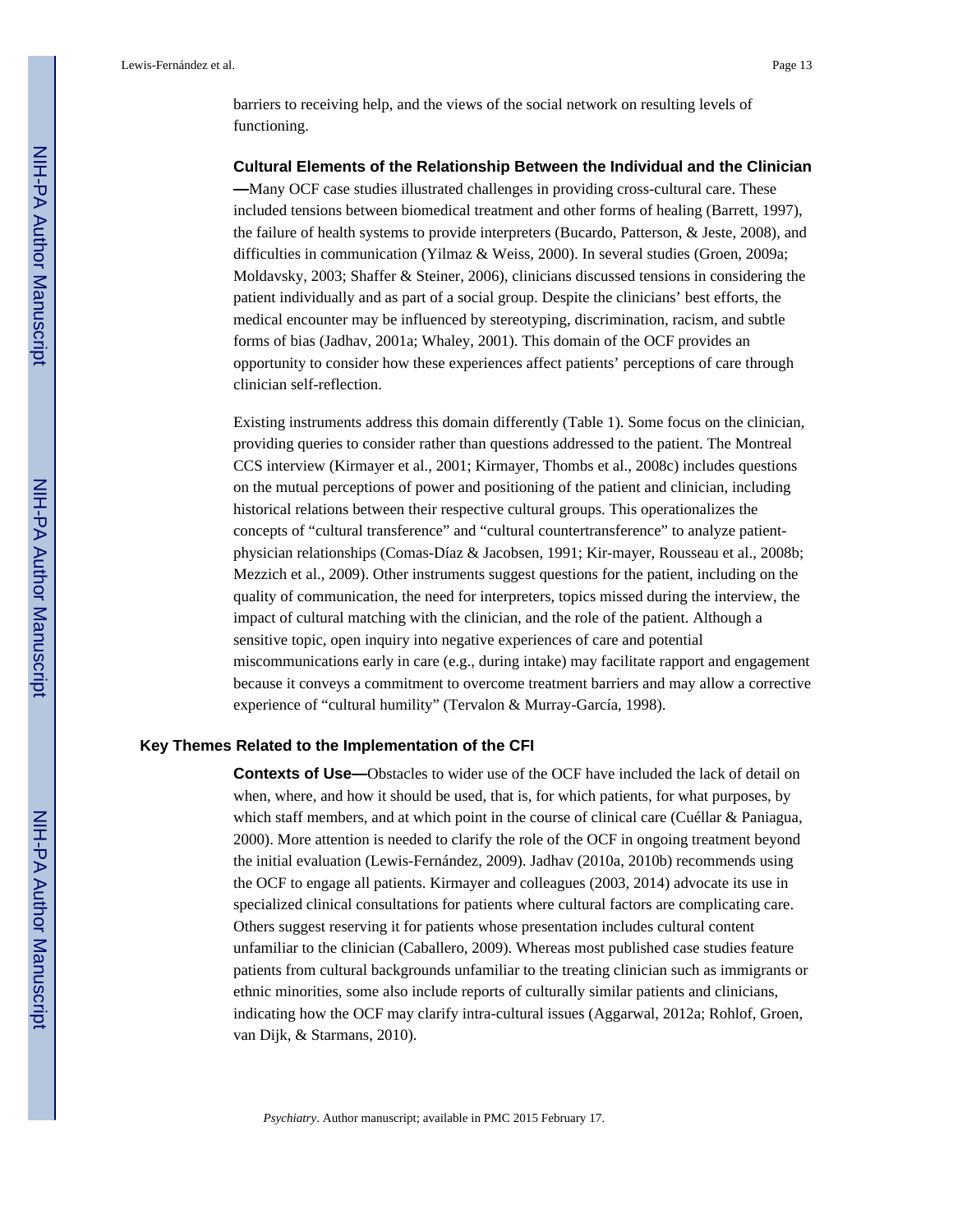Guidance is also needed on the clinical training and skills needed to conduct cultural assessment and produce a cultural formulation. In most published case reports, the treating clinician was the interviewer. However, the OCF may also be used by adjunctive personnel, such as a culture broker or anthropologist (Dinh & Groleau, 2008; Groen, 2009a; Kirmayer, Thombs et al., 2008c; Miklavcic & Leblanc, 2014; Rohlof et al., 2009) to integrate OCF data with routine clinical findings. In Montreal's CCS, the perceived utility of the OCF did not differ between clinicians and non-clinicians (e.g., culture brokers), though psychologists found it more useful than did physicians (Kirmayer, Thombs et al., 2008c). Dinh and colleagues (2012) showed that the OCF changed dynamics of a multidisciplinary group by increasing the participation of non-medical professionals who could contribute to understanding the patient's social world. Assigning this task of cultural assessment to specialized personnel may enhance the cultural information gathered, but deprive treating clinicians of interacting with the patient directly.

Views differ about whether or not OCF–based questions should be integrated into routine clinical assessment. Some authors suggest that the assessing clinician could incorporate portions of the OCF into the clinical evaluation, for example, by including questions in the domain of *Cultural Explanations of the Individual's Illness* in assessment of the history of present illness (Aggarwal, 2012b; Caballero, 2009; Jadhav, 2010a). This approach may encourage attention to this aspect of the OCF without a full interview for every patient. To ensure comprehensive assessment of complex cases, the McGill CCS conducts a combined clinical-cultural assessment over 1–3 visits that includes the patient as well as key people in his or her social network (Kirmayer et al., 2003). Other clinicians in refugee clinics in Sweden and the Netherlands conduct supplementary interviews after the intake assessment (Bäärnhielm & Scarpinati Rosso, 2009; Rohlof et al., 2009).

Although cultural formulation is potentially relevant and useful for any patient, the *DSM-5*  DCCIS identified five main situations when assessment of cultural factors may be especially relevant for patient care: (1) difficulties in diagnostic assessment based on the clinician's unfamiliarity with the patient's culture; (2) uncertainty about how diagnostic criteria fit with the patient's symptoms; (3) difficulties in judging illness severity or impairment; (4) disagreements between the patient and clinician about the course of care; and (5) limited treatment adherence and engagement from the patient (APA, 2013). Future work may identify other situations when the CFI can be useful.

**Length and Content—**The length of the various OCF interviews, questionnaires, and protocols listed in Table 1 varies from 30 to 90 minutes. The dilemma is how to balance brevity with sufficient depth. Kirmayer, Thombs and colleagues (2008c) found that 27% of clinicians on the CCS felt the interview failed to assess important information and 30% found it too lengthy.

The literature is divided on which section(s) could be shortened or eliminated. A study of patients referred for cultural consultation found that the domain of *Cultural Explanations of the Individual's Illness* contributed less to final formulations than did other domains, perhaps because patients have several concurrent models of illness and are reluctant to offer views that diverge from what they believe the clinician expects (Kirmayer et al., 2003), a finding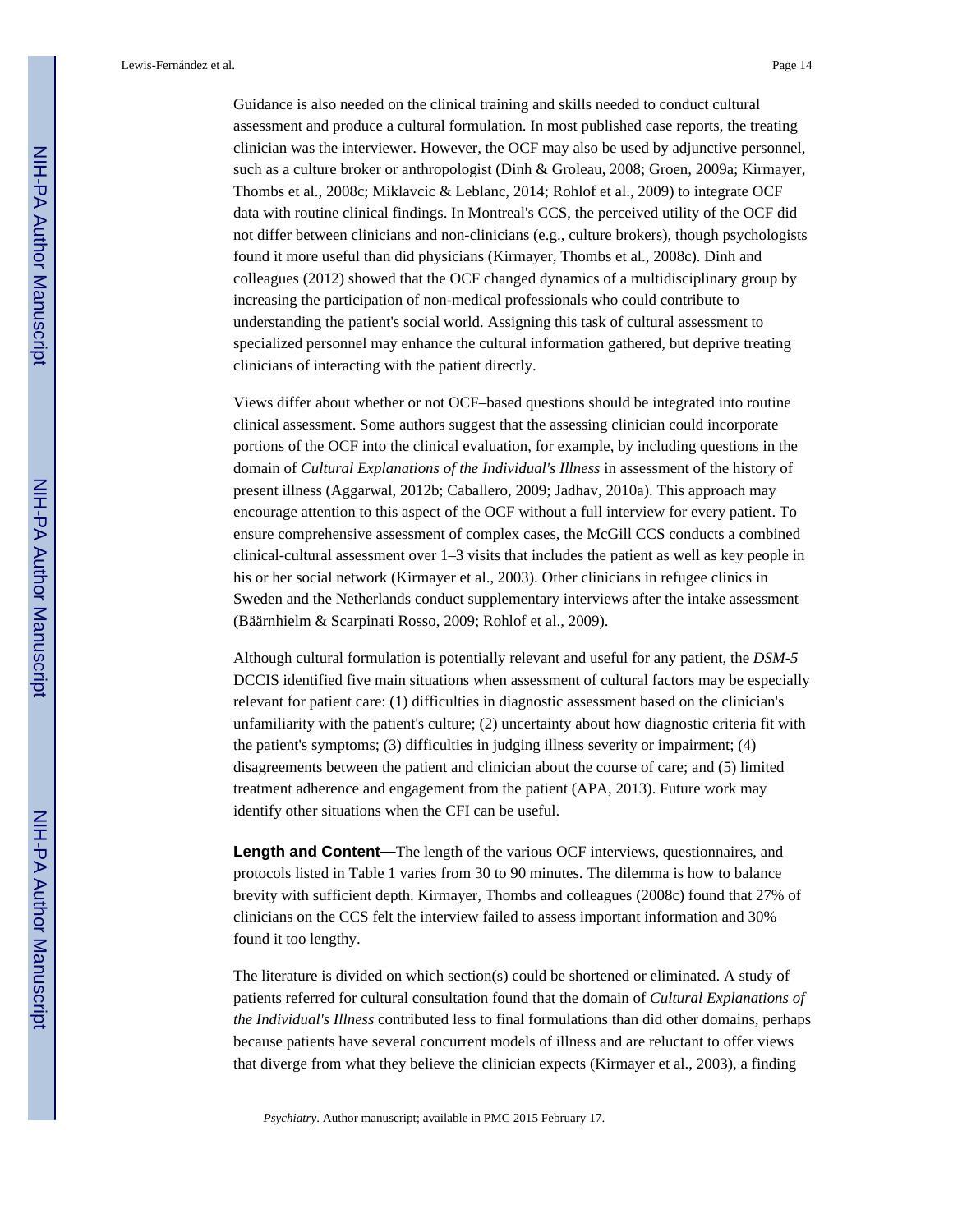replicated elsewhere (Bäärnhielm & Scarpinati Rosso, 2009; Groleau et al., 2006). Nonetheless, in some cases this domain may yield crucial information, and these authors do not recommend eliminating this section. Similarly, Rohlof and colleagues (2009) suggested that the domain of Cultural Elements of the Relationship Between the Individual and the Clinician be subsumed elsewhere. Others supported an elaboration of this section to establish rapport, promote engagement, and uncover information around Cultural Factors Related to Psychosocial Environment and Levels of Functioning, such as discrimination and acculturation (Jadhav, 2010a, 2010b). These differing suggestions may reflect the diverse clinical settings and cultural contexts in which the OCF has been used and suggest the need for flexible application in both the order of presentation and depth of elaboration.

**Training—**Developing a standard training protocol is a necessary step in the large-scale implementation of any intervention, including assessment interviews like the CFI (Rounsaville, Carroll, & Onken, 2001). Typically, a training protocol consists of reviewing written guidelines with clinicians and answering any questions, observing the intervention through a video demonstration, and practicing the intervention through case-based simulations (Carroll, Martino, & Rounsaville, 2010). Live supervision or review of videotaped interviews can be used to ensure that trainees are able to apply the interview protocol as intended. As measurement-based care becomes more widespread, CFI implementation will likely be assessed through instruments that rate fidelity of use after training (Gearing et al., 2011).

The *DSM-5* CFI has several of the components needed to develop a standard training protocol. The sample interview questions are accompanied by guidelines indicating the rationale and goal for each item that can be reviewed by clinicians. Case simulations like those developed for the *DSM-5* field trial of the CFI can be prepared for trainees, with examples chosen to reflect the types of setting in which they work. A training video (in collaboration with the New York State public mental health system) and a handbook for the use of the CFI are currently in preparation and will include video vignettes illustrating application of the interview. The Psychiatry Milestone Project, a joint endeavor from the Accreditation Council for Graduate Medical Education (ACGME) and the American Board of Psychiatry and Neurology, requires psychiatry residents to evaluate cultural factors in psychiatric formulation and differential diagnosis, patient development across the lifespan, knowledge of psychopathology, and clinical ethics (ACGME, 2013). The CFI may address these needs, though future work could investigate the reception of CFI training by residency directors, course leaders, and trainees; the challenges of including the CFI within the curriculum; and the extent to which trainees use the CFI after graduation. The development of training videos and evaluation materials would help residency directors and service administrators assess clinician skill in using the CFI (Aggarwal et al., in press). Training models in cultural psychiatry aimed at medical students and residents illustrate how to teach the OCF, including didactic review and journal club discussion of OCF domains, case illustration by preceptors, and supervised case formulation and class presentations by trainees. These approaches are sometimes combined with experiential learning (e.g., community visits), cultural self-reflection exercises, and basic ethnographic techniques (e.g., simple field notes), especially by preceptors cross-trained in the social sciences (Hansen et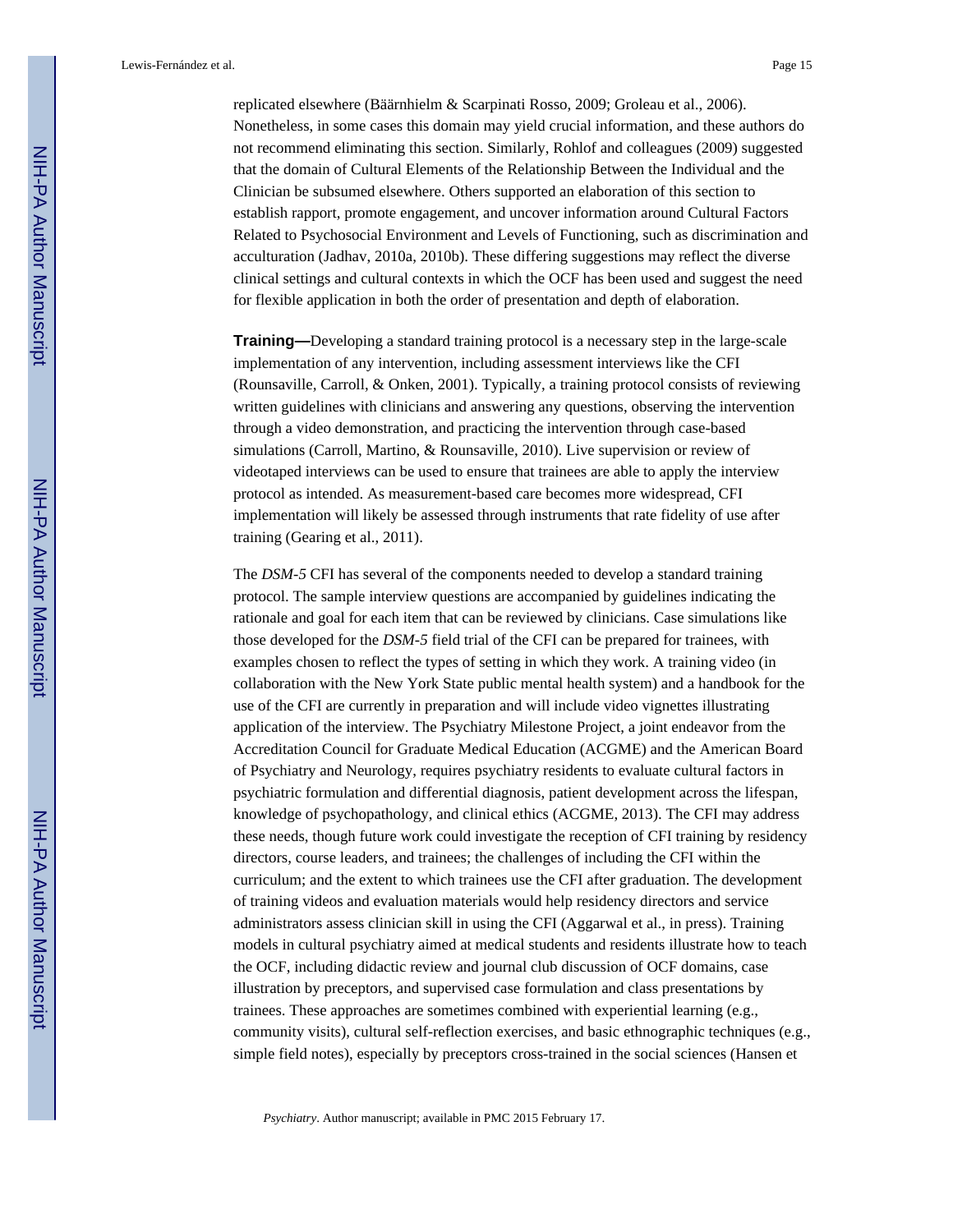al., 2013; Kirmayer, Rousseau et al., 2008a; Kirmayer et al., 2012). These OCF-focused methods may help guide CFI training.

# **CONCLUSION**

With the development of the CFI, *DSM-5* has greatly expanded the considerations of culture and context introduced in *DSM-IV*. The Outline for Cultural Formulation in *DSM-IV*  generated substantial international interest as a potential way of improving the cultural validity of diagnosis and treatment planning. Experience with the OCF guided development of the semi-structured CFI, which was tested in an APA–supported field trial at 12 clinical sites in six countries. The literature reviews conducted for *DSM-5* and the experience of the DSM-5 Cross-Cultural Issues Subgroup supported the value of the OCF framework and guided the design of the CFI as a tool for facilitating cultural aspects of assessment and treatment planning in clinical practice.

By providing a clear and concise approach to cultural assessment and treatment planning, the CFI will allow us to address some basic questions in psychiatry. To what extent does a culturally oriented interview change important aspects of care, including diagnosis, treatment planning, and patient satisfaction and adherence? Can patient engagement be enhanced through personalized forms of clinical negotiation and exchange of clinicianpatient perspectives through the CFI? Does a brief standardized interview such as the core CFI actually help clinicians assess culture and context? Will the telescoping structure of the *DSM-5* core CFI, informant version, and supplementary modules enable clinicians to choose the desired level of assessment for each clinical situation? Will a set of interviews facilitate dissemination and implementation of cultural assessment and treatment planning beyond what was achieved with the *DSM-IV* Outline for Cultural Formulation? We hope that research and clinical experience with the CFI will answer many of these questions in the years to come.

#### **REFERENCES**

- Accreditation Council for Graduate Medical Education. The psychiatry milestone project. 2013. Accessed from [https://www.acgme.org/acgmeweb/tabid/147/ProgramandInstitutionalAccreditation/](http://https://www.acgme.org/acgmeweb/tabid/147/ProgramandInstitutionalAccreditation/MedicalSpecialties/Psychiatry.aspx) [MedicalSpecialties/Psychiatry.aspx](http://https://www.acgme.org/acgmeweb/tabid/147/ProgramandInstitutionalAccreditation/MedicalSpecialties/Psychiatry.aspx)
- Acharya L. Bhutanese refugees 15 years later: A study on the effects of trauma among women who are survivors of torture (Doctoral dissertation, Massachusetts School of Professional Psychology). ProQuest Dissertations & Theses (PQDT). 2009:304815643.
- Adeponle AB, Thombs BD, Groleau D, Jarvis E, Kirmayer LJ. Using the cultural formulation to resolve uncertainty in diag noses of psychosis among ethnoculturally diverse patients. Psychiatric Services. 2012; 63:147–153. [PubMed: 22302332]
- Aggarwal NK. Cultural formulations in child and adolescent psychiatry. Journal of the American Academy of Child and Adolescent Psychiatry. 2010a; 49:306–309. [PubMed: 20410723]
- Aggarwal NK. Reassessing cultural evaluations in geriatrics: Insights from cultural psychiatry. Journal of the American Geriatrics Society. 2010b; 58:2191–2196. [PubMed: 20977437]
- Aggarwal NK. Hybridity and intersubjectivity in the clinical encounter: Impact on the Cultural Formulation. Transcultural Psychiatry. 2012a; 49:121–139. [PubMed: 22218399]
- Aggarwal NK. Adapting the cultural formulation for clinical assessments in forensic psychiatry. Journal of the American Academy of Psychiatry and the Law. 2012b; 40:113–118. [PubMed: 22396348]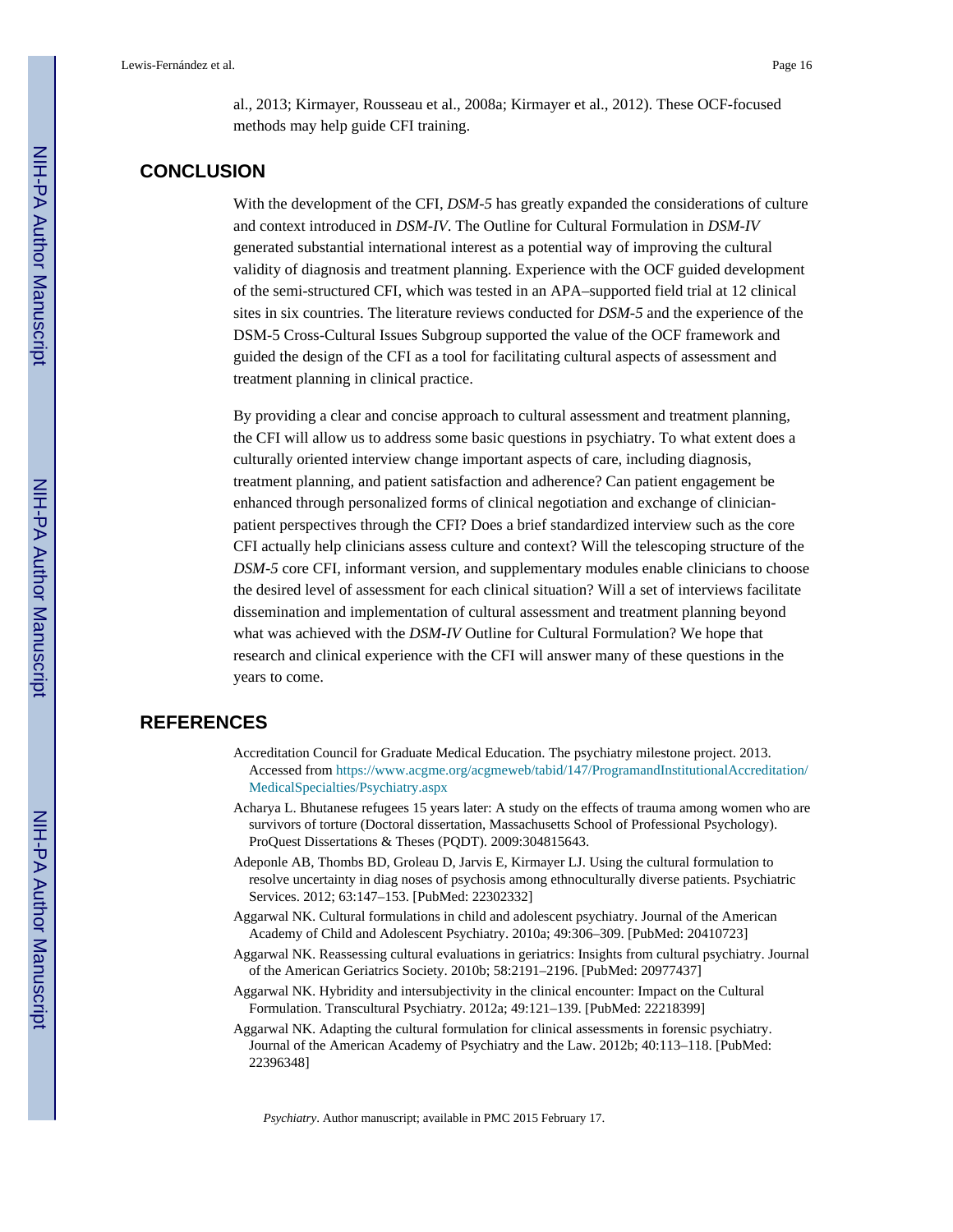- Aggarwal NK, Glass A, Tirado A, Boiler M, Nicasio A, Alegría M, Wall M, Lewis-Fernández R. The development of the Cultural Formulation Interview-Fidelity Instrument (CFI-FI): A pilot study. Journal of Health Care for the Poor and Underserved. in press.
- Aggarwal NK, Rohrbaugh RM. Teaching cultural competency through an experiential seminar on anthropology and psychiatry. Academic Psychiatry. 2011; 35:331–334. [PubMed: 22007094]
- Alarcón RD. Culture, cultural factors and psychiatric diagnosis: Review and projections. World Psychiatry. 2009; 8:131–139. [PubMed: 19812742]
- Al-Krenawi A, Graham JR, Al-Bedah EA, Kadri HM, Sehwail MA. Cross-national comparison of Middle Eastern university students: Help-seeking behaviors, attitudes toward helping professionals, and cultural beliefs about mental health problems. Community Mental Health Journal. 2009; 45:26–36. [PubMed: 19067161]
- American Psychiatric Association. Diagnostic and statistical manual of mental disorders. 4th ed.. Author; Arlington, VA: 1994.
- American Psychiatric Association. Diagnostic and statistical manual of mental disorders. 4th ed., text rev.. Author; Arlington,VA: 2000.
- American Psychiatric Association. Diagnostic and statistical manual of mental disorders. 5th ed.. Author; Arlington, VA: 2013.
- Andreasen NC, Flaum M, Arndt S. The comprehensive assessment of symptoms and history (CASH): An instrument for assessing diagnosis and psychopathology. Archives of General Psychiatry. 1992; 49:615–623. [PubMed: 1637251]
- Annas GJ, Miller FH. The empire of death: How culture and economics affect informed consent in the U.S., the U.K., and Japan. American Journal of Law and Medicine. 1994; 20:357–394. [PubMed: 7618635]
- Bäärnhielm, S.; Gustafsson, C. En utbildarhandledning [Training about culture and context in psychiatric diagnosis: A training guide]. Transkulturellt Centrum; Stockholm, Sweden: 2010. Att utbilda om kultur och kontext vid psykiatrisk di agnostik och bedömning..
- Bäärnhielm S, Scarpinati Rosso M. The Cultural Formulation: A model to combine nosology and patients' life context in psychiatric diagnostic practice. Transcultural Psychiatry. 2009; 46:406– 428. [PubMed: 19837779]
- Bäärnhielm, S.; Scarpinati Rosso, M.; Pattyi, L. Manual för intervju enligt kulturformuleringen i DSM-IV [Culture, context and psychiatric diagnosis: Interview manual according to DSM-IV]. Transkulturellt Centrum; Stockholm, Sweden: 2007. Kultur, kontext och psykiatrisk diagnostik..
- Bäärnhielm, S.; Scarpinati Rosso, M.; Pattyi, L. Manual for diagnostisk intervju baseret på kulturformuleringen fra DSM-IV [Culture, context, and psychiatric diagnosis: Interview manual according to DSM-IV]. NAKMI (National kompetanseenhet for minoritetshelse), Norsk psykiatrisk forening, den Norske legerforening och Norsk psykologforening; Oslo, Norway: 2010. Kultur, kontekst og psykopatologi..
- Barrett RJ. Sakit Gila in an Iban long-house: Chronic schizophrenia. Culture, Medicine and Psychiatry. 1997; 21:365–379.
- Beijers, H.; van Dijk, R. De implementatie van het Culturele Interview [Implementing the Cultural Interview].. In: van Dijk, R.; Beijers, H.; Groen, S., editors. Het Culturele Interview: In gesprek met de hulpvrager over cultuur en context [The Cultural Interview: Discussing culture and context with patients]. Pharos; Utrecht, The Netherlands: 2012. p. 196-209.
- Bhikha AG, Farooq S, Chaudhry N, Husain N. A systematic review of explanatory models of illness for psychosis in developing countries. International Review of Psychiatry. 2012; 24:450–462. [PubMed: 23057981]
- Bhugra D. Migration and mental health. Acta Psychiatrica Scandinavica. 2004; 109:243–258. [PubMed: 15008797]
- Bogart LM, Wagner GJ, Galvan FH, Landrine H, Klein DJ, Sticklor LA. Perceived discrimination and mental health symptoms among Black men with HIV. Cultural Diversity & Ethnic Minority Psychology. 2011; 17:295–302. [PubMed: 21787061]
- Borra, R.; van Dijk, R.; Rohlof, H. Cultuur, Classificatie en Diagnose: Cultuursensitief Werken met de DSM-IV [Culture, classification and diagnosis: Applying DSM-IV in a culturally sensitive way]. Bohn Stafleu van Loghum; Houten, The Netherlands: 2002.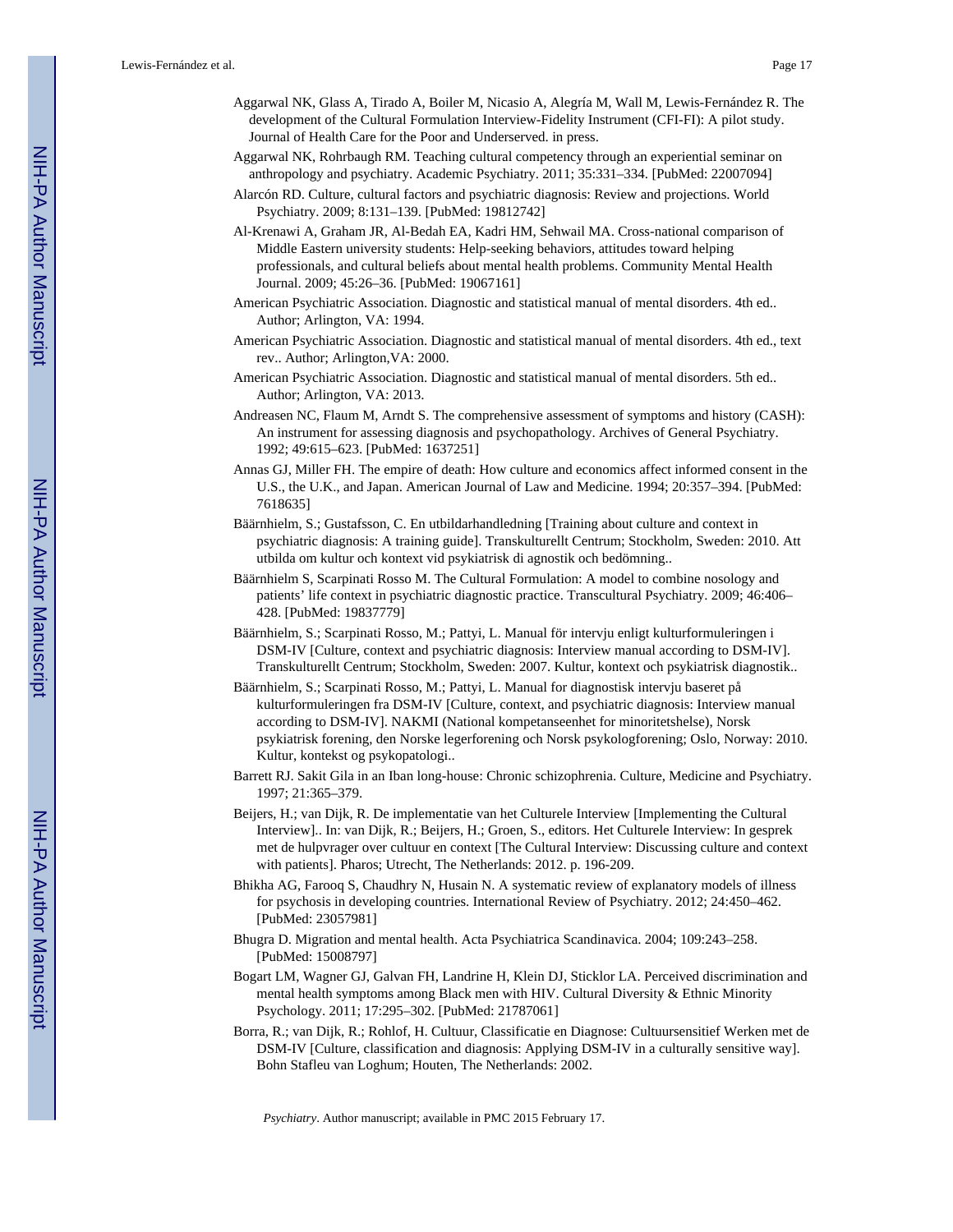- Brown JS, Casey SJ, Bishop AJ, Prytys M, Whittinger N, Weinman J. How black African and white British women perceive depression and help-seeking: A pilot vignette study. International Journal of Social Psychiatry. 2011; 57:362–374. [PubMed: 20197456]
- Browne KO. Cultural formulation of psychiatric diagnoses. Sakit Jiwa, Ng(amuk), and schizoaffective disorder in a Javanese woman. Culture, Medicine and Psychiatry. 2001; 25:411–425.
- Bucardo JA, Patterson TL, Jeste DV. Cultural formulation with attention to language and cultural dynamics in a Mexican psychiatric patient treated in San Diego, California. Culture. Medicine and Psychiatry. 2008; 32:102–121.
- Caballero, L. Formulación cultural de casos psiquiátricos DSM-IV-TR [DSM-IV-TR cultural formulation of psychiatric cases].. In: Martínez, LC.; Lewis-Fernández, R., editors. Formulación y abordaje cultural de casos psiquiátricos [Formulation and management of psychiatric cases. Luzán; Madrid, Spain: 2008. p. 11-34.
- Caballero L. DSM-IV-TR cultural formulation of psychiatric cases: Two proposals for clinicians. Transcultural Psychiatry. 2009; 46:506–523. [PubMed: 19837784]
- Caballero, L.; Lewis-Fernández, R. Formulación y abordaje cultural de casos psiquiátricos [Formulation and management of psychiatric cases]. Luzán; Madrid, Spain: 2008.
- Carroll KM, Martino S, Rounsaville BJ. No train, no gain? Clinical Psychology: Science and Practice. 2010; 17:36–40.
- Comas-Díaz L, Jacobsen F. Ethnocultural transference and countertransference in the therapeutic dyad. American Journal of Orthopsychiatry. 1991; 61:392–402. [PubMed: 1951646]
- Cuéllar, I.; Paniagua, FA. Handbook of multicultural mental health: Assessment and treatment of diverse populations. Academic Press; Orlando, FL: 2000.
- Dejman M, Ekblad S, Forouzan AS, Baradaran-Eftekhari M, Malekafzali H. Explanatory model of help-seeking and coping mechanisms among depressed women in three ethnic groups of Fars, Kurdish, and Turkish in Iran. Archives of Iranian Medicine. 2008; 11:397–406. [PubMed: 18588372]
- DeMarinis V, Scheffel-Birath C, Hansagi H. Cultural analysis as a perspective for gender-informed alcohol treatment research in a Swedish context. Alcohol & Alcoholism. 2009; 44:615–619. [PubMed: 19047017]
- Dinh NM, Groleau D. Traumatic amputation: A case of Laotian indignation and injustice. Culture, Medicine and Psychiatry. 2008; 32:440–457.
- Dinh NM, Groleau D, Kirmayer LJ, Rodriguez C, Bibeau G. Influence of the DSM-IV Outline for Cultural Formulation on multidisciplinary case conferences in mental health. Anthropology & Medicine. 2012; 19:261–276. [PubMed: 22309357]
- Finch BK, Vega WA. Acculturation stress, social support, and self-rated health among Latinos in California. Journal of Immigrant Health. 2003; 5:109–117. [PubMed: 14512765]
- Fung K, Andermann L, Zaretsky A, Lo HT. An integrative approach to cultural competence in the psychiatric curriculum. Academic Psychiatry. 2008; 32:272–282. [PubMed: 18695028]
- Gearing RE, El-Bassel N, Ghesquiere A, Baldwin S, Gillies J, Ngeow E. Major ingredients of fidelity: A review and scientific guide to improving quality of intervention research implementation. Clinical Psychology Review. 2011; 31:79–88. [PubMed: 21130938]
- Ghane S, Kolk AM, Emmelkamp PM. Assessment of explanatory models of mental illness: Effects of patient and interviewer characteristics. Social Psychiatry and Psychiatric Epidemiology. 2010; 45:175–182. [PubMed: 19381425]
- Griner D, Smith T. Culturally adapted mental health interventions: A meta-analytic review. Psychotherapy. 2006; 43:531–538. [PubMed: 22122142]
- Groen S. Recognizing cultural identity in mental health care: Rethinking the cultural formulation of a Somali patient. Transcultural Psychiatry. 2009a; 46:451–462. [PubMed: 19837781]
- Groen, S. Brief Cultural Interview 2009 (BCI-2009). 2009b. Available at: [http://www.mcgill.ca/ iccc/](http://www.mcgill.ca/iccc/sites/mcgill.ca.iccc/files/Interview.pdf) [sites/mcgill.ca.iccc/files/Interview.pdf](http://www.mcgill.ca/iccc/sites/mcgill.ca.iccc/files/Interview.pdf)
- Groleau D, Kirmayer LJ. Sociosomatic theory in Vietnamese immigrants' narratives of distress. Anthropology & Medicine. 2004; 11:117–133.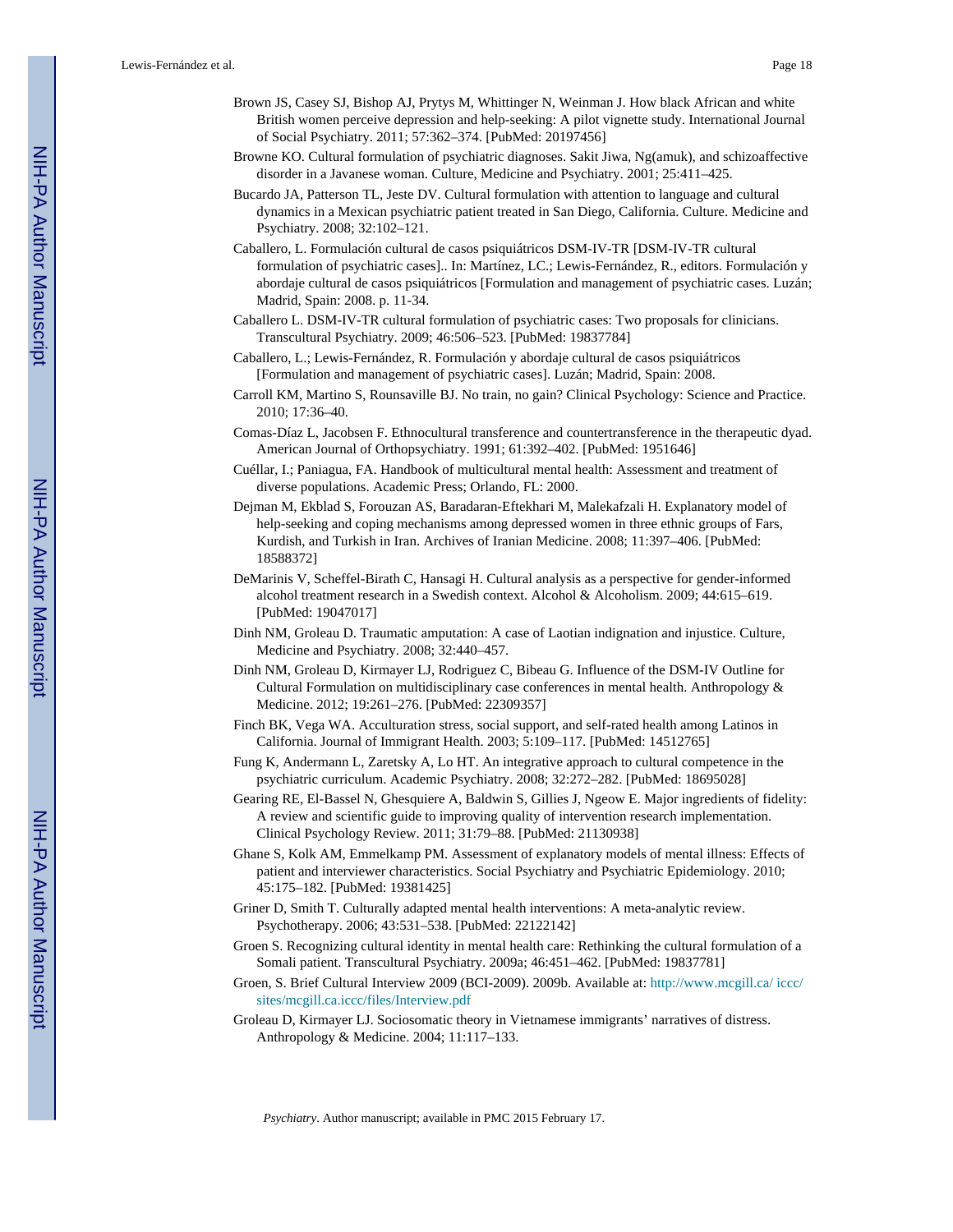- Groleau D, Young A, Kirmayer LJ. The McGill Illness Narrative Interview (MINI): An interview schedule to elicit meanings and modes of reasoning related to illness experience. Transcultural Psychiatry. 2006; 43:671–691. [PubMed: 17166953]
- Group for the Advancement of Psychiatry. Cultural assessment in clinical psychiatry. American Psychiatric Publishing; Washington, DC: 2001.
- Hansen H, Dugan TM, Becker AE, Lewis-Fernández R, Lu FG, Oquendo MA, Trujillo M. Educating psychiatry residents about cultural aspects of care: A qualitative study of approaches used by U.S. expert faculty. Academic Psychiatry. 2013; 37:412–416. [PubMed: 24185288]
- Harris TL, McQuery J, Raab B, Elmore S. Multicultural psychiatric education: Using the DSM-IV-TR Outline for Cultural Formulation to improve resident cultural competence. Academic Psychiatry. 2008; 32:306–312. [PubMed: 18695032]
- Hinton, L.; Flores, Y.; Franz, C.; Hernández, I.; Mitteness, L. The borderlands of primary care: Family and primary care physician perspectives on "troublesome" behaviors of people with dementia.. In: Liebling, A.; Cohen, L., editors. Thinking about dementia; Culture, loss, and the anthropology of senility. Rutgers University Press; New Brunswick, NJ: 2006. p. 43-63.
- Hinton L, Franz C, Yeo G, Levkoff S. Conceptions of dementia in a multi-ethnic sample of family caregivers. Journal of the American Geriatric Society. 2005; 53:1405–1410.
- Hinton DE, Lewis-Fernández R. Idioms of distress among trauma survivors: Sub-types and clinical utility. Culture, Medicine and Psychiatry. 2010; 34:209–218.
- Hovey JD, Magaña CG. Psychosocial predictors of anxiety among immigrant Mexican migrant farmworkers: Implications for prevention and treatment. Cultural Diversity and Ethnic Minority Psychology. 2002; 8:274–289. [PubMed: 12143104]
- Jadhav, S. Community psychiatry and clinical anthropology.. In: Yilmaz, AT.; Reicher-Rossler, A.; Weiss, M., editors. Cultural psychiatry: Euro-international perspectives. Karger; Basel, Switzerland: 2001a. p. 141-154.
- Jadhav S. Cultural experience of depression among white Britons in London. Anthropology and Medicine. 2001b; 8:47–69.
- Jadhav, S. Testing the clinical efficacy of Cultural Formulations in acute mental health: A randomized controlled trial (UKCRN ID 5251). National Forensic Mental Health R&D Programme; London: 2010a.
- Jadhav, S. The Bloomsbury Cultural Formulation Interview [motion picture]. University College London; London: 2010b. Available at: <http://www.ucl.ac.uk/ccs/specialist-services/#bcflightbox>
- Jadhav S, Barua M. The implications of human-elephant conflict on peoples' mental well-being. Health and Place. 2012; 18:1356–1365. [PubMed: 22819603]
- Jadhav, S.; Jain, S. Clinical appeal of cultural formulations in rural mental health.. In: Chavan, BS.; Gupta, N.; Arun, P.; Sidana, AK.; Jadhav, S., editors. Comprehensive textbook on community psychiatry in India. Jaypee Brothers; Delhi, India: 2012. p. 560-565.
- Jadhav, S.; Sengupta, S.; Derges, J.; Littlewood, R.; Stevens, S. Clinical efficacy of cultural formulations in an acute mental health setting: A randomized clinical intervention trial and hospital ethnography.. Research Panel, Annual Meeting of the Society for the Study of Psychiatry & Culture; 2009.
- Jenks AC. From "list of traits" to "open-mindedness": Emerging issues in cultural competence education. Culture, Medicine, and Psychiatry. 2011; 35:209–235.
- Karasz A. Cultural differences in conceptual models of depression. Social Science and Medicine. 2005; 60:1625–1635. [PubMed: 15652693]
- Kirmayer LJ. Beyond the "new cross-cultural psychiatry": Cultural biology, discursive psychology and the ironies of globalization. Transcultural Psychiatry. 2006; 43:126–144. [PubMed: 16671396]
- Kirmayer LJ, Ban L, Fauras V, Adeponle A. Illness explanations in the cultural formulation. 2014 Manuscript submitted for publication.
- Kirmayer, LJ.; Bhugra, D. Culture and mental illness: Social context and explanatory models.. In: Salloum, IM.; Mezzich, JE., editors. Psychiatric diagnosis: Patterns and prospects. Wiley; New York, NY: 2009. p. 29-37.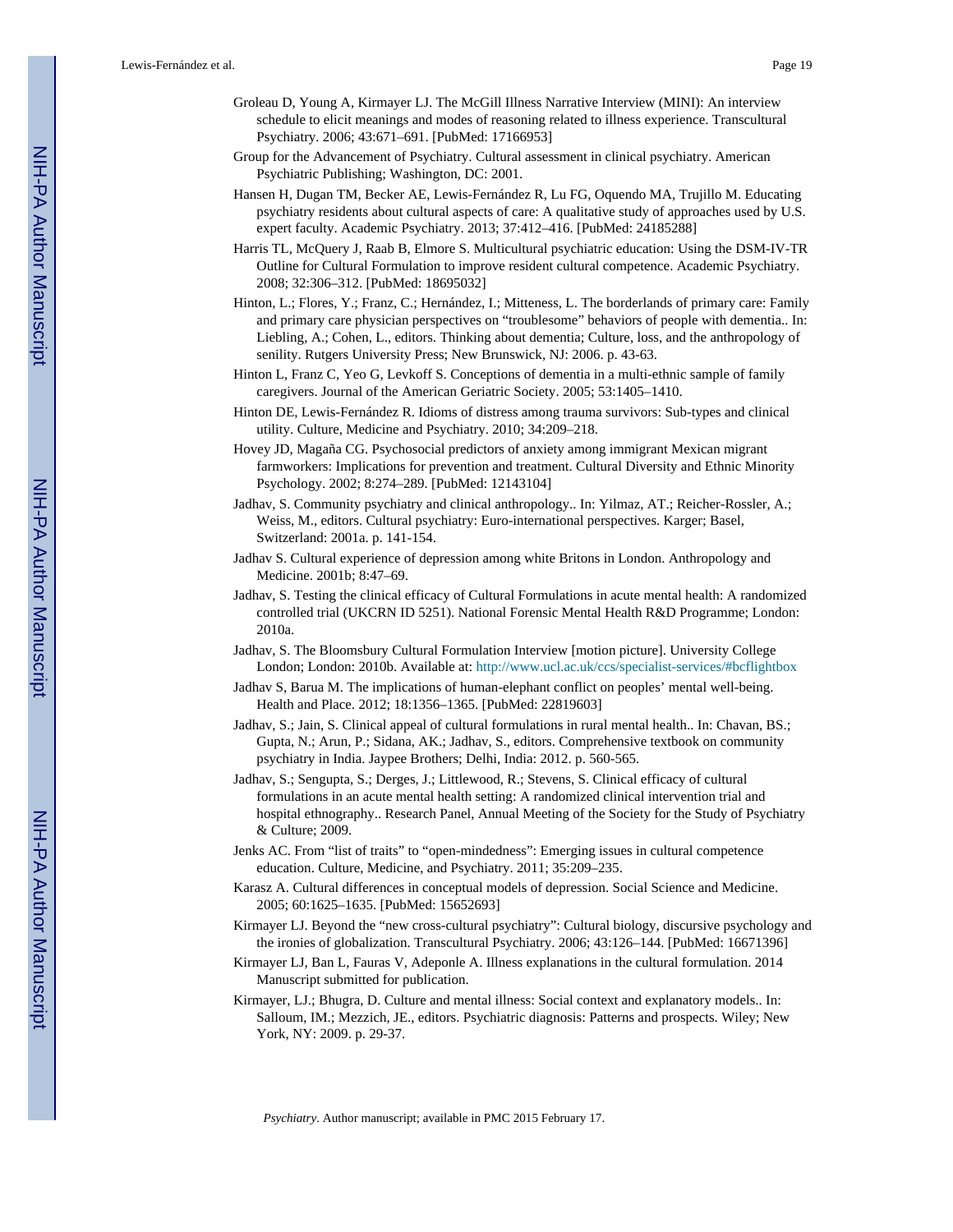- Kirmayer LJ, Fung K, Rousseau C, Lo HT, Menzies P, Guzder J, Ganesan S, Ander-mann L, McKenzie K. Guidelines for training in cultural psychiatry. Canadian Journal of Psychiatry. 2012; 57:1–17.
- Kirmayer LJ, Groleau D, Guzder J, Blake C, Jarvis E. Cultural consultation: A model of mental health service for multicultural societies. Canadian Journal of Psychiatry. 2003; 48:145–153.
- Kirmayer, LJ.; Guzder, J.; Rousseau, C., editors. Cultural consultation: Encountering the other in mental health care. Springer; New York, NY: 2014.
- Kirmayer LJ, Narasiah L, Muñoz M, Rashid M, Ryder A, Guzder J, Rousseau C. Common mental health problems in immigrants and refugees: General approach to the patient in primary care. Canadian Medical Association Journal. 2011; 183:E959–967. [PubMed: 20603342]
- Kirmayer LJ, Rousseau C, Guzder J, Jarvis EG. Training clinicians in cultural psychiatry: A Canadian perspective. Academic Psychiatry. 2008a; 32:313–319. [PubMed: 18695033]
- Kirmayer, LJ.; Rousseau, C.; Jarvis, EG.; Guzder, J. The cultural context of clinical assessment.. In: Tasman, A.; Kay, J.; Lieberman, JA.; First, MB.; Maj, M., editors. Psychiatry. John Wiley; Chichester, England: 2008b. p. 54-66.
- Kirmayer, LJ.; Rousseau, C.; Rosenberg, E.; Clarke, H.; Saucier, JF.; Sterlin, C.; Latimer, E. Development and evaluation of a cultural consultation service in mental health. Culture & Mental Health Research Unit, Institute of Community & Family Psychiatry, Sir Mortimer B. Davis-Jewish Hospital; Montreal Canada: 2001. Available from <http://www.mcgill.ca/iccc/resources/cf>
- Kirmayer LJ, Sartorius N. Cultural models and somatic syndromes. Psychosomatic Medicine. 2007; 69:832–840. [PubMed: 18040090]
- Kirmayer LJ, Thombs BD, Jurcik T, Jarvis GE, Guzder J. Use of an expanded version of the DSM-IV outline for cultural formu lation on a cultural consultation service. Psychiatric Services. 2008c; 59:683–686. [PubMed: 18511590]
- Kirmayer LJ, Young A, Robbins JM. Symptom attribution in cultural perspective. Canadian Journal of Psychiatry. 1994; 39:584–595.
- Kleinman A. Depression, somatization and the "new cross-cultural psychiatry.". Social Science  $\&$ Medicine. 1977; 11:3–10. [PubMed: 887955]
- Kleinman, A. Patients and healers in the context of culture: An exploration of the borderland between anthropology, medicine, and psychiatry. University of California Press; Berkeley, CA: 1980.
- Kleinman A. Anthropology and psychiatry. The role of culture in cross-cultural research on illness. British Journal of Psychiatry. 1987; 151:447–454. [PubMed: 3447661]
- Kleinman, A. The illness narratives: Suffering, healing, and the human condition. Basic Books; New York, NY: 1988.
- Kleinman A, Benson P. Anthropology in the clinic: The problem of cultural competency and how to fix it. PLoS Medicine. 2006; 3:e294. [PubMed: 17076546]
- Knipscheer JW, Kleber RJ. Help-seeking behaviour regarding mental health problems of Mediterranean migrants in the Netherlands: Familiarity with care, consultation attitude and use of services. International Journal of Social Psychiatry. 2005; 51:372–382. [PubMed: 16400912]
- Kopelowicz A, Zarate R, Wallace CJ, Liberman RP, Lopez SR, Mintz J. Treatment adherence in Mexican Americans with schizophrenia. Archives of General Psychiatry. 2012; 69:265–273. [PubMed: 22393219]
- Kung WW, Lu PC. How symptom manifestations affect help seeking for mental health problems among Chinese Americans. Journal of Nervous and Mental Disease. 2008; 196:46–54. [PubMed: 18195641]
- Lazarus, RS. Stress and emotion: A new synthesis. Springer; New York, NY: 1999.
- Leanza, Y.; Miklavcic, A.; Boivin, I.; Rosenberg, E. Working with interpreters.. In: Kirmayer, LJ.; Guzder, J.; Rousseau, C., editors. Cultural consultation: Encountering the other in mental health care. Springer SBM; New York, NY: 2014. p. 89-114.
- Lewis-Fernández R. Cultural formulation of psychiatric diagnosis. Culture, Medicine and Psychiatry. 1996; 20:133–144.
- Lewis-Fernández R. The cultural formulation. Transcultural Psychiatry. 2009; 46:379–382. [PubMed: 19837777]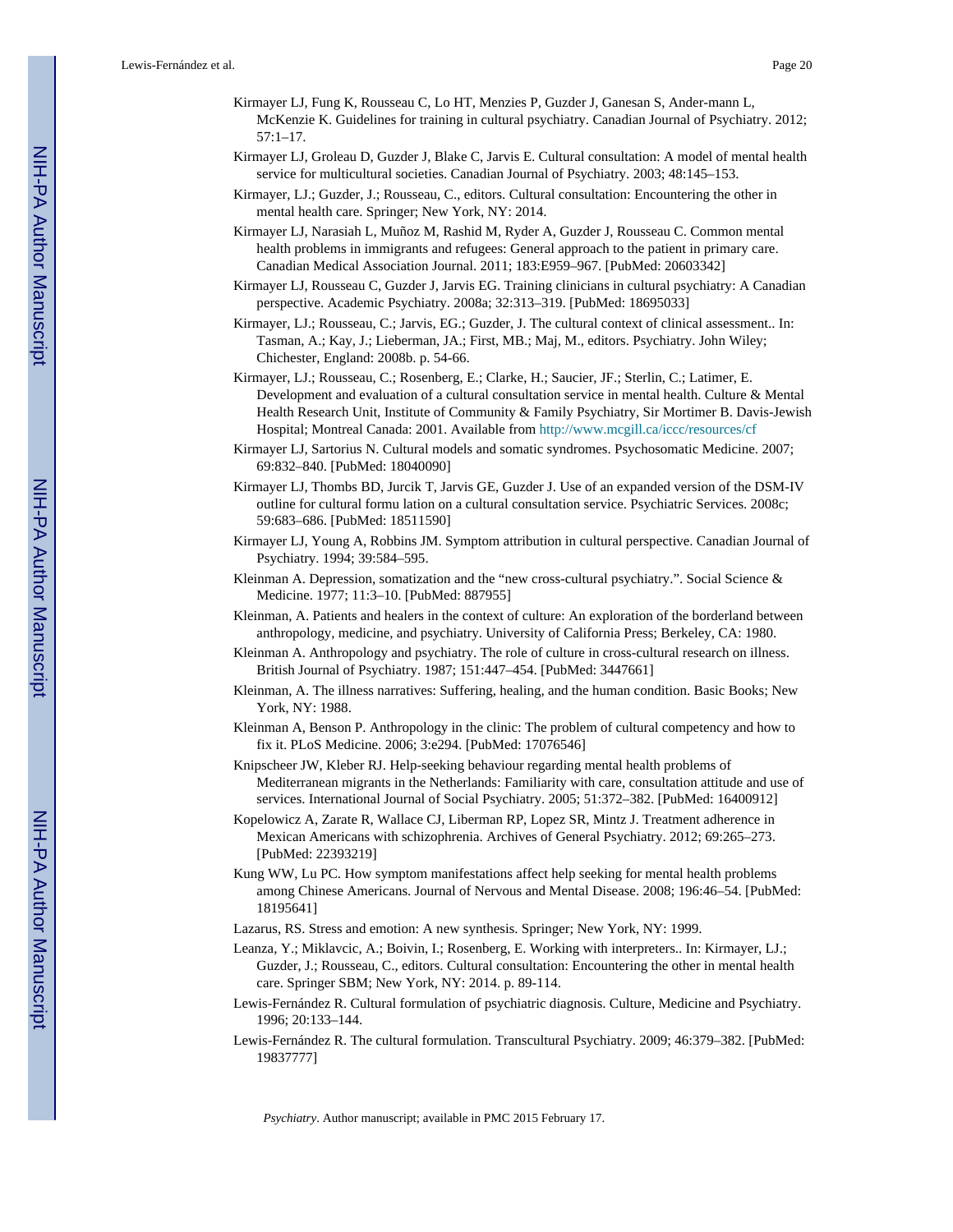- Lewis-Fernández R, Balán IC, Patel SR, Sánchez-Lacay AJ, Alfonso C, Gorritz M, Blanco C, Schmidt A, Jiang H, Schneier F, Moyers TB. Impact of motivational pharmacotherapy on treatment retention among depressed Latinos. Psychiatry. 2013; 76:210–222. [PubMed: 23965261]
- Lewis-Fernández R, Díaz N. The cultural formulation: A method for assessing cultural factors affecting the clinical encounter. Psychiatric Quarterly. 2002; 73:271–295. [PubMed: 12418357]
- Lim, RF. Clinical manual of cultural psychiatry. American Psychiatric Publishing; Washington, DC: 2006.
- Lim RF, Diamond RJ, Chang JB, Primm AB, Lu FG. Using non-feature films to teach diversity, cultural competence, and the DSM-IV-TR Outline for Cultural Formulation. Academic Psychiatry. 2008a; 32:291–298. [PubMed: 18695030]
- Lim RF, Lin KM. Cultural formulation of psychiatric diagnosis: Case No. 03: Psychosis following Qigong in a Chinese immigrant. Culture, Medicine and Psychiatry. 1996; 20:369–378.
- Lim RF, Luo JS, Suo S, Hales RE. Diversity initiatives in academic psychiatry: Applying cultural competence. Academic Psychiatry. 2008b; 32:283–290. [PubMed: 18695029]
- Lloyd KR, Jacob KS, Patel V, St. Louis L, Bhugra D, Mann AH. The development of the Short Explanatory Model Interview (SEMI) and its use among primary-care attenders with common mental disorders. Psychological Medicine. 1998; 28:1231–1237. [PubMed: 9794030]
- Lu, FG.; Lim, RF.; Mezzich, JE. Issues in the assessment and diagnosis of culturally diverse individuals.. In: Oldham, JM.; Riba, MB., editors. Review of psychiatry, volume 14: Assessment and diagnosis. American Psychiatric Press; Washington, DC: 1995. p. 477-510.
- Lukoff D, Turner R, Lu F. Transpersonal psychology research review: Psychoreligious dimensions of healing. Journal of Transpersonal Psychology. 1992; 24:41–60.
- McCabe R, Priebe S. Explanatory models of illness in schizophrenia: Comparison of four ethnic groups. British Journal of Psychiatry. 2004; 185:25–30. [PubMed: 15231552]
- McLaughlin KA, Hatzenbuehler ML, Keyes KM. Responses to discrimination and psychiatric disorders among Black, Hispanic, female, and lesbian, gay, and bisexual individuals. American Journal of Public Health. 2010; 100:1477–1484. [PubMed: 20558791]
- Mezzich JE. Cultural formulation and comprehensive diagnosis: Clinical and research perspectives. Psychiatric Clinics of North America. 1995; 18:649–687. [PubMed: 8545273]
- Mezzich, JE. Cultural formulation: Development and critical review.. In: Mezzich, JE.; Caracci, G., editors. Cultural formulation: A reader for psychiatric diagnosis. Aronson; Lanham, MD: 2008. p. 87-92.
- Mezzich, JE.; Caracci, G. Cultural formulation: A reader for psychiatric diagnosis. Jason Aronson; Lanham, MD: 2008.
- Mezzich JE, Caracci G, Fábrega H, Kir-mayer LJ. Cultural formulation guidelines. Transcultural Psychiatry. 2009; 46:383–405. [PubMed: 19837778]
- Mezzich JE, Kirmayer LJ, Kleinman A, Fábrega H, Parron DL, Good BJ, Lin KM, Manson SM. The place of culture in DSM-IV. Journal of Nervous and Mental Disease. 1999; 187:457–464. [PubMed: 10463062]
- Miklavcic, A.; Leblanc, MN. Culture brokers, clinically applied ethnography, and cultural mediation.. In: Kirmayer, LJ.; Guzder, J.; Rousseau, C., editors. Cultural consultation: Encountering the other in mental health care. Springer SBM; New York, NY: 2014. p. 115-137.
- Moldavsky D. The implication of trans-cultural psychiatry for clinical practice. Israel Journal of Psychiatry and Related Sciences. 2003; 40:47–56. [PubMed: 12817669]
- Novins DK, Bechtold DW, Sack WH, Thompson J, Carter DR, Manson SM. The DSM-IV Outline for Cultural Formulation: A critical demonstration with American Indian children. Journal of the American Academy of Child and Adolescent Psychiatry. 1997; 36:1244–1251. [PubMed: 9291726]
- Østerskov, M. Kulturel spørgeguide [Cultural Interview Guide]. Videnscenter for Transkulturel Psykiatri; Copenhagen, Denmark: 2011.
- Porter M. Global evidence for a biopsy-chosocial understanding of refugee adaptation. Transcultural Psychiatry. 2007; 44:418–439. [PubMed: 17938154]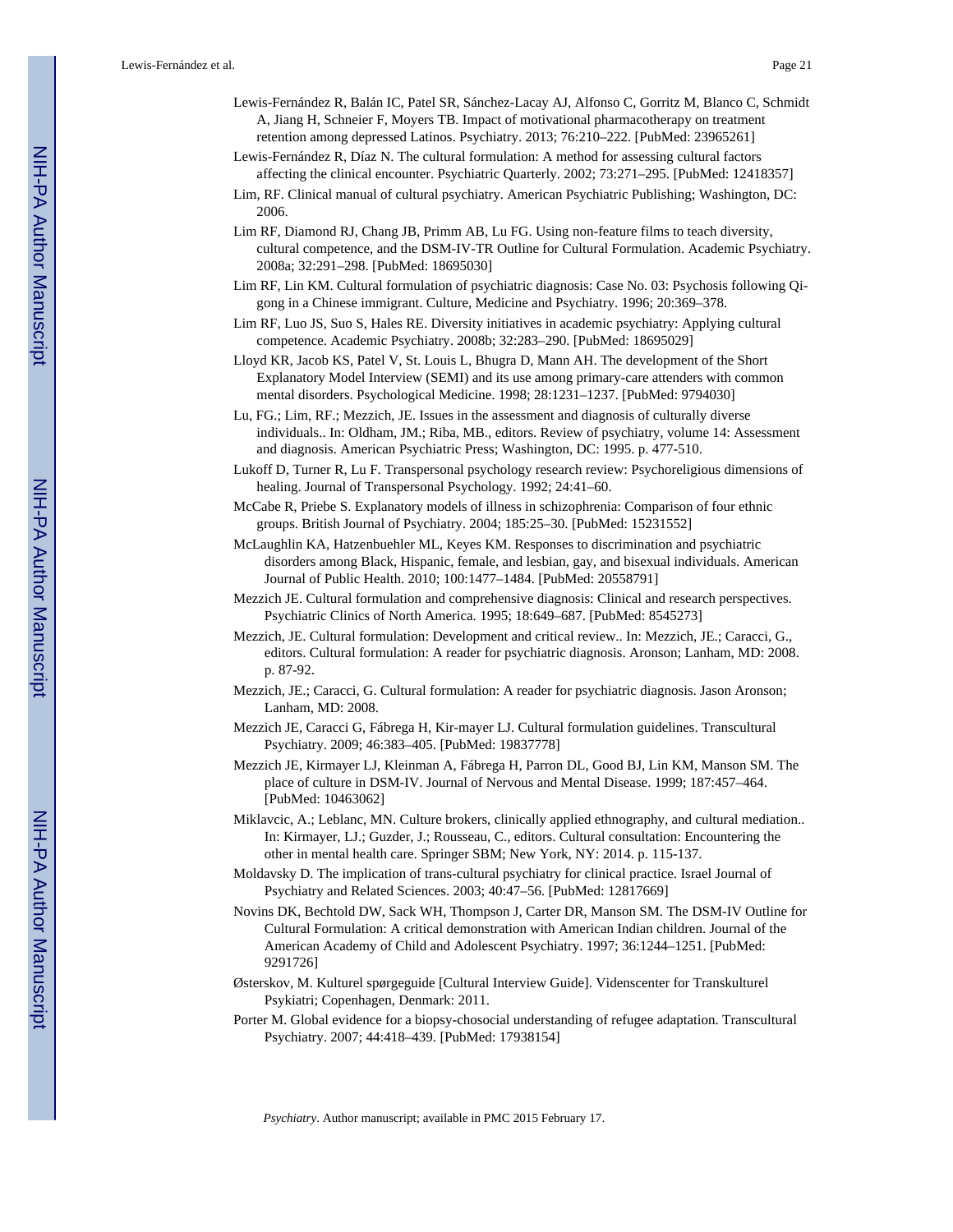- Porter M, Haslam N. Predisplacement and postdisplacement factors associated with mental health of refugees and internally displaced persons: A meta-analysis. Journal of the American Medical Association. 2005; 294:602–612. [PubMed: 16077055]
- Poulin J, Deng R, Ingersoll TS, Witt H, Swain M. Perceived family and friend support and the psychological well-being of American and Chinese elderly persons. Journal of Cross-Cultural Gerontology. 2012; 27:305–317. [PubMed: 22903533]
- Qureshi A, Collazos F, Ramos M. Update on Part C of the Cultural formulation: From concrete to specific and incorporating migration and acculturative stress. 2013 Manuscript in preparation.
- Rohlof, H. The cultural interview in the Netherlands: The Cultural Formulation in your pocket.. In: Mezzich, JE.; Caracci, G., editors. Cultural formulation: A reader for psychiatric diagnosis. Aronson; Lanham, MD: 2008. p. 203-213.
- Rohlof H, Groen S, van Dijk R, Starmans R. Onderzoek en implementatie van een cultuursensitief instrument [Cultural formulation of diagnosis]. Cultuur, Migratie, Gezondheid. 2010; 7:76–87.
- Rohlof H, Knipscheer JW, Kleber RJ. Use of the Cultural Formulation with refugees. Transcultural Psychiatry. 2009; 46:487–505. [PubMed: 19837783]
- Rohlof, H.; Loevy, H.; Sassen, L.; Hehnich, S. The cultural interview.. In: Borra, R.; van Dijk, R.; Rohlof, H., editors. Cultuur, classificatie en diagnose: Cultuursensitief werken met DSM-IV [Culture, classification and diagnosis: Applying DSM-IV in a culturally sensitive way. Bohn Stafleu van Loghum; Houten, The Netherlands: 2002. p. 251-260.
- Rounsaville BJ, Carroll KM, Onken LS. A stage model of behavioral therapies research: Getting started and moving on from Stage I. Clinical Psychology: Science and Practice. 2001; 8:133–142.
- Rousseau C, Hassan G, Moreau N, Thombs BD. Perceived discrimination and its association with psychological distress among newly arrived immigrants before and after September 11, 2001. American Journal of Public Health. 2011; 101:909–915. [PubMed: 20724695]
- Rousseau C, Measham T, Bathiche-Suidan M. DSM-IV, culture and child psychiatry. Journal of the Canadian Academy of Child and Adolescent Psychiatry. 2009; 17:69–75. [PubMed: 18516309]
- Saint Arnault D, Shimabukuro S. The Clinical Ethnographic Interview: A user-friendly guide to the cultural formulation of distress and help seeking. Transcultural Psychiatry. 2012; 49:302–322. [PubMed: 22194348]
- Santiago-Irizarry V. Culture as cure. Cultural Anthropology. 1996; 11:3–24.
- Scarpinati Rosso M, Bäärnhielm S. The use of Cultural Formulation in Stockholm: A qualitative study on mental illness experience among migrants. Transcultural Psychiatry. 2012; 49:283–301. [PubMed: 22508638]
- Shaffer TG, Steiner H. An application of DSM-IV's outline for cultural formulation: Understanding conduct disorder in Latino adolescents. Aggression and Violent Behavior. 2006; 11:655–663.
- Snowden LR. Explaining mental health treatment disparities: Ethnic and cultural differences in family involvement. Culture, Medicine, and Psychiatry. 2007; 31:389–402.
- Starkey MT, Lee HK, Tu C-C, Netland J, Goh M, Schuchman DM, Yusuf A. "Only Allah can heal": A cultural formulation of the psychological, religious, and cultural experiences of a Somali man. Journal of Muslim Mental Health. 2008; 3:145–153.
- Steel Z, Chey T, Silove D, Marnane C, Bryant RA, van Ommeren M. Association of torture and other potentially traumatic events with mental health outcomes among populations exposed to mass conflict and displacement: A systematic review and meta-analysis. Journal of the American Medical Association. 2009; 302:537–549. [PubMed: 19654388]
- Stern L, Kirmayer LJ. Knowledge structures in illness narratives: Development and reliability of a coding scheme. Transcultural Psychiatry. 2004; 41:130–142. [PubMed: 15171211]
- Takeshita, J.; Ahmed, I. Culture and aging.. In: Tseng, WS.; Streltzer, J., editors. Cultural competence in clinical psychiatry. American Psychiatric Publishing; Arlington, VA: 2004. p. 147-161.
- Tartakovsky E. A longitudinal study of acculturative stress and homesickness: High-school adolescents immigrating from Russia and Ukraine to Israel without parents. Social Psychiatry and Psychiatric Epidemiology. 2007; 42:485–494. [PubMed: 17502976]
- Tervalon M, Murray-García J. Cultural humility versus cultural competence: A critical distinction in defining physician training outcomes in multicultural education. Journal of Health Care for the Poor and Underserved. 1998; 9:117–125. [PubMed: 10073197]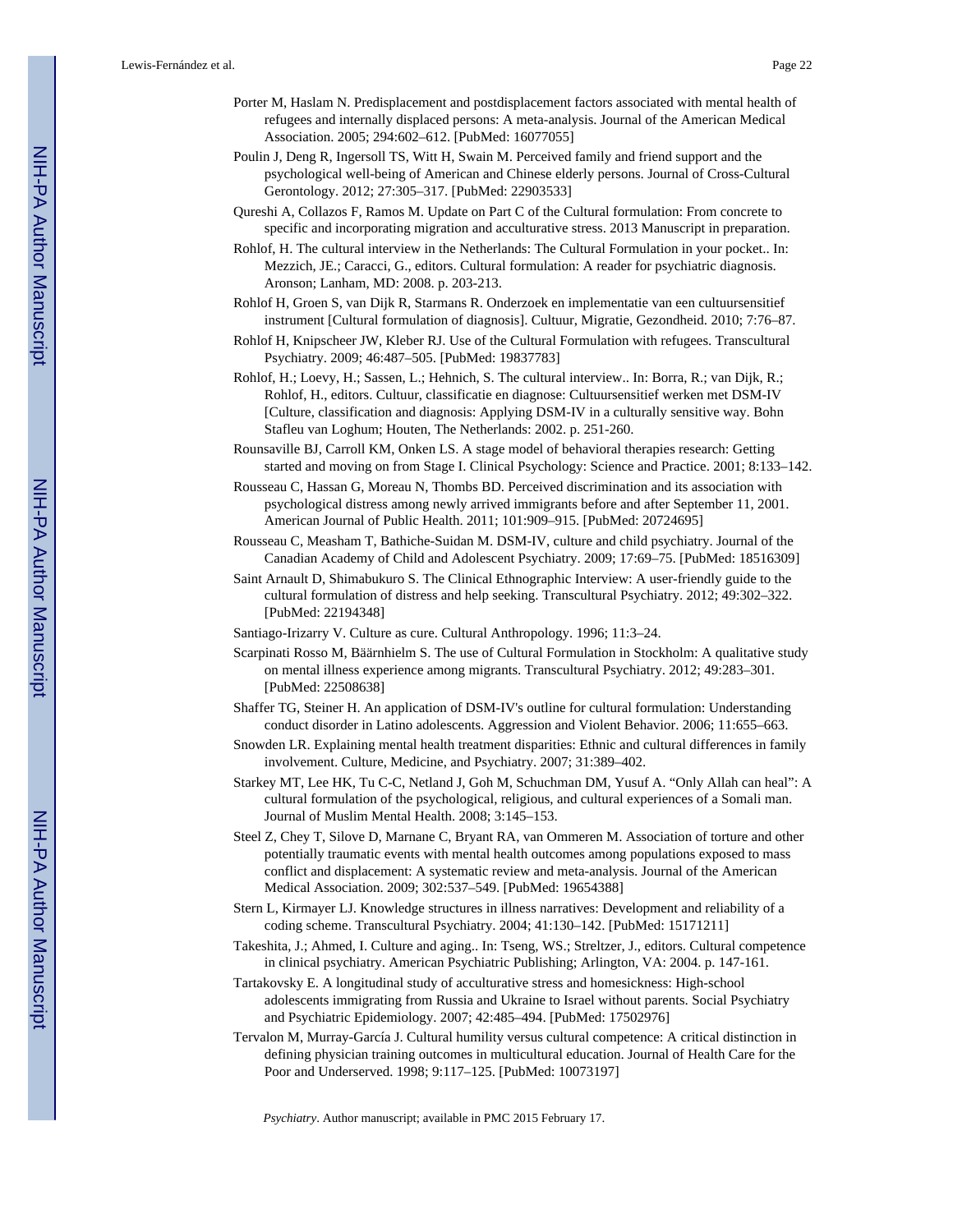- Ton, H.; Lim, RF. The assessment of culturally diverse individuals.. In: Lim, RF., editor. Clinical manual of cultural psychiatry. American Psychiatric Publishing; Arlington, VA: 2006. p. 3-31.
- van Dijk R, Beijers H, Groen S. Het Culturele Interview [The Cultural Interview]. Utrecht, The Netherlands: Pharos. 2012
- Weiss MG. Cultural epidemiology: An introduction and overview. Anthropology & Medicine. 2001;  $8:5-29.$
- Whaley AL. Cultural mistrust of white mental health clinicians among African Americans with severe mental illness. American Journal of Orthopsychiatry. 2001; 71:252–256. [PubMed: 11347366]
- Whitley R. "Thank you God": Religion and recovery from dual diagnosis among low-income African Americans. Transcultural Psychiatry. 2012a; 49:87–104. [PubMed: 22194344]
- Whitley R. Religious competence as cultural competence. Transcultural Psychiatry. 2012b; 49:245– 260. [PubMed: 22421686]
- Yilmaz AT, Weiss MG. Cultural formulation: Depression and back pain in a young male Turkish immigrant in Basel, Switzerland. Culture, Medicine and Psychiatry. 2000; 24:259–272.
- Young A. When rational men fall sick: An inquiry into some assumptions made by medical anthropologists. Culture, Medicine and Psychiatry. 1981; 5:317–335.
- Young A. Rational men and the explanatory model approach. Culture, Medicine and Psychiatry. 1982; 6:57–71.
- Zafar SN, Syed R, Tehseen S, Gowani SA, Waqar S, Zubair A, Yousaf W, Zubairi AJ, Naqvi H. Perceptions about the cause of schizophrenia and the subsequent help-seeking behavior in a Pakistani population: Results of a cross-sectional survey. BMC Psychiatry. 2008; 8:56. [PubMed: 18637176]
- Zandi T, Havenaar JM, Laan W, Kahn RS, van den Brink W. Predictive validity of a culturally informed diagnosis of schizophrenia: A 30-month follow-up study with first episode psychosis. Schizophrenia Research. 2011; 133:29–35. [PubMed: 22019074]
- Zandi T, Havenaar JM, Limburg-Okken AG, van Es H, Sidali S, Kadri N, van den Brink W, Kahn RS. The need for culture sensitive diagnostic procedures: A study among psychotic patients in Morocco. Social Psychiatry and Psychiatric Epidemiology. 2008; 43:244–250. [PubMed: 18060339]
- Zandi T, Havenaar JM, Smits M, Limburg-Okken AG, van Es H, Cahn W, Algra A, Kahn RS, van den Brink W. First contact incidence of psychotic disorders among native Dutch and Moroccan immigrants in the Netherlands: Influence of diagnostic bias. Schizophrenia Research. 2010; 119:27–33. [PubMed: 20332065]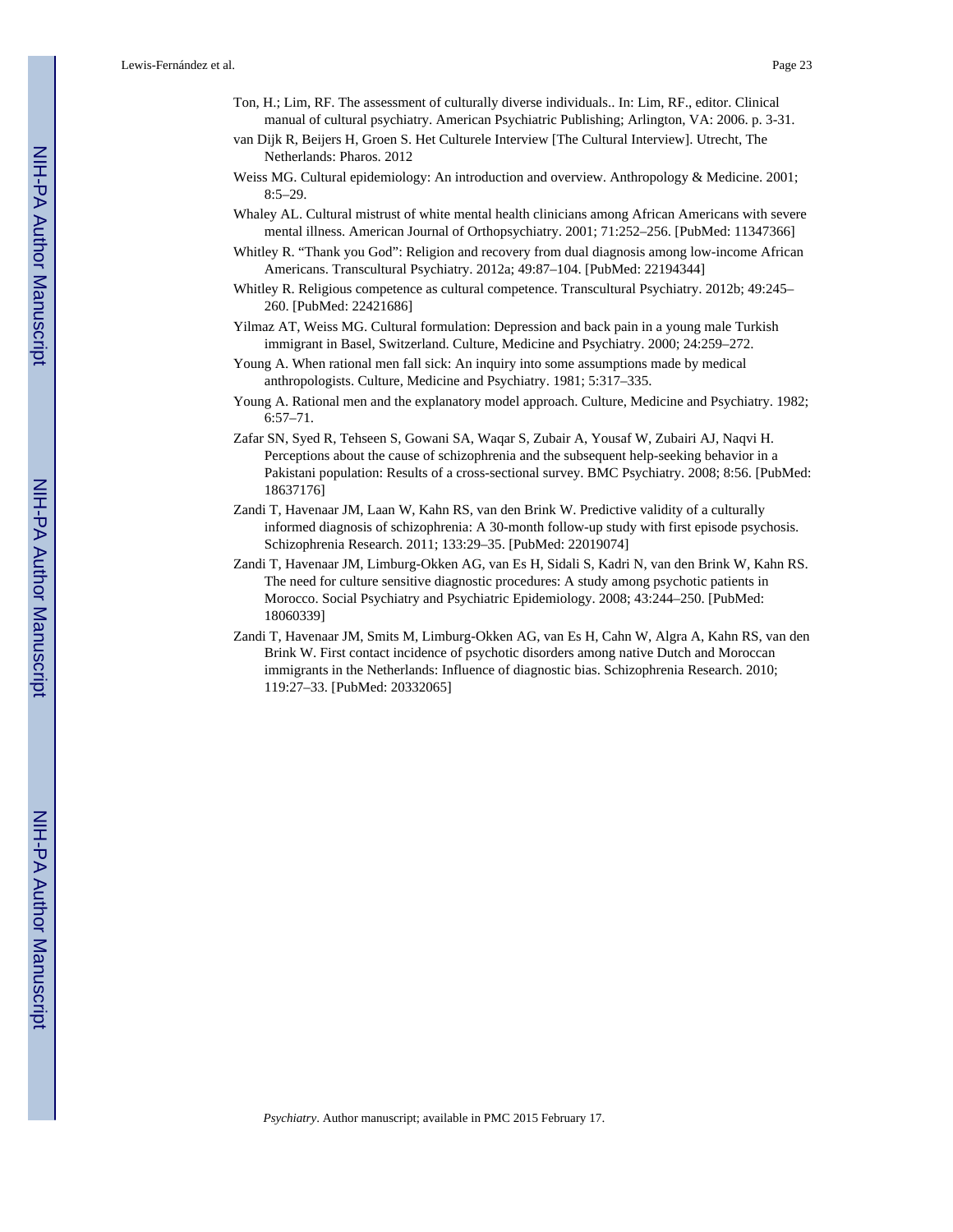# **TABLE 1**

Inclusion of OCF Domains in Question Lists, Assessment Protocols, and Semi-Structured Clinical Interviews Prior to the CFI Inclusion of OCF Domains in Question Lists, Assessment Protocols, and Semi-Structured Clinical Interviews Prior to the CFI

|                                                                                                 | $\mathrm{Canada}^{\mathcal{A}}$ | Netherlands <sup>b</sup> | ${\bf Sweden}^{\mathcal{C}}$ | United States $\boldsymbol{d}$ | United Kingdom | $\mathbf{Demark}^g$ |
|-------------------------------------------------------------------------------------------------|---------------------------------|--------------------------|------------------------------|--------------------------------|----------------|---------------------|
| Cultural identity                                                                               |                                 |                          |                              |                                |                |                     |
| Cultural reference group(s)                                                                     |                                 |                          |                              |                                |                |                     |
| Patient's and key relatives' cultural identifications (e.g., ethnic, religious, national)       |                                 |                          |                              |                                |                |                     |
| Cultural identity of key members of social network (e.g., parents, relatives, friends)          |                                 |                          |                              |                                |                |                     |
| Importance or meaning to patient/family of cultural identification                              |                                 |                          |                              |                                |                |                     |
| Perceptions of patient's identity by others                                                     |                                 |                          |                              |                                |                |                     |
| Experience of multiple identities and/or changes of identity over time                          |                                 | $\frac{M}{M}$            |                              |                                |                |                     |
| Relationship of cultural identity factor(s) to presenting problem                               |                                 |                          |                              |                                |                |                     |
| Characteristics of culture of origin and differences from host culture                          |                                 |                          |                              |                                |                |                     |
| Language                                                                                        |                                 |                          |                              |                                |                |                     |
| Language use by developmental period and setting (e.g., at home, in healthcare)                 |                                 |                          |                              |                                |                |                     |
| Language(s) in which patient is literate                                                        |                                 |                          |                              |                                |                |                     |
| Perceived fluency in language of host culture                                                   |                                 |                          |                              |                                |                |                     |
| Cultural factors in development                                                                 |                                 |                          |                              |                                |                |                     |
| of origin, migrants from same origin)<br>Involvement with culture of origin (e.g., country      |                                 |                          |                              |                                |                |                     |
| Importance/frequency of involvement to patient                                                  |                                 |                          |                              |                                |                |                     |
| Perceptions of culture of origin                                                                |                                 | ∗                        |                              |                                |                |                     |
| Elements of culture of origin that are missed/relieved to have left                             |                                 | ₩                        |                              |                                |                |                     |
| news)<br>Involvement with host culture (e.g., peers, food,                                      |                                 |                          |                              |                                |                |                     |
| Perceptions of host culture (e.g., racism, values relative to culture of origin, opportunities) |                                 |                          |                              |                                |                |                     |
| Relationship of engagement with host culture to presenting problem                              |                                 |                          |                              |                                |                |                     |
| Migration history (e.g., reasons, route, journey experience, hopes, people left behind)         |                                 |                          |                              |                                | 4              |                     |
| Cultural Explanations of the Individual's Illness                                               |                                 |                          |                              |                                |                |                     |
| Predominant idioms of distress and illness categories, including illness/ problem label         |                                 |                          |                              |                                |                |                     |
| How patient describes problem to social network                                                 |                                 |                          |                              |                                |                |                     |
| How social network/culture of origin describes problem                                          |                                 |                          |                              |                                |                |                     |
| Most troubling aspect of problem to patient                                                     |                                 |                          |                              |                                |                |                     |
| cultural norms<br>Meaning and severity of symptoms in relation to                               |                                 |                          |                              |                                |                |                     |
|                                                                                                 |                                 |                          |                              |                                |                |                     |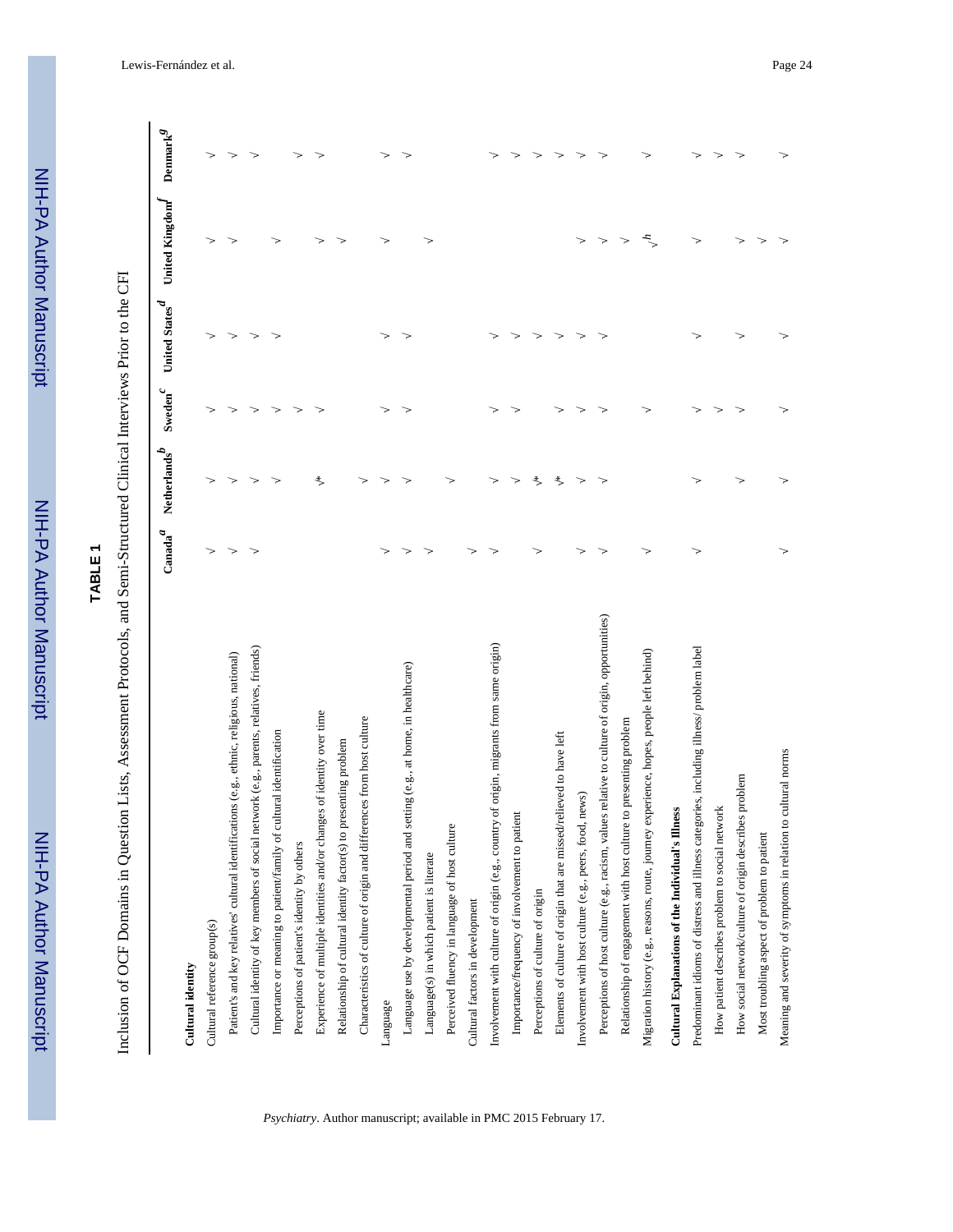|                                                                                                 | $\mbox{Canada}^{\mathcal{A}}$ | Netherlands $\boldsymbol{\delta}$ | Sweden $^c$ | United States $\real^d$ | United Kingdom $\boldsymbol{f}$ | $\mathbf{Demark}^g$ |
|-------------------------------------------------------------------------------------------------|-------------------------------|-----------------------------------|-------------|-------------------------|---------------------------------|---------------------|
| Patient's views (e.g., of severity)                                                             |                               |                                   |             |                         |                                 |                     |
| Views of social network                                                                         |                               |                                   |             |                         |                                 |                     |
| In relation to norms of host culture (e.g., clinicians)                                         |                               |                                   |             |                         |                                 |                     |
| Impact on patient's life/biggest fear                                                           |                               |                                   |             |                         |                                 |                     |
| Perceived causes and explanatory models (e.g., illness mechanism[s], course, expected outcomes) |                               |                                   |             |                         | r                               |                     |
| Views of social network (e.g., of causes)                                                       |                               | ₩                                 |             |                         |                                 |                     |
| Prototypes (e.g., knowledge of anyone with same problem)                                        |                               |                                   |             |                         |                                 |                     |
| Treatment expectations (e.g., preferred treatment, concerns)                                    |                               | ₩                                 |             |                         |                                 |                     |
| Help-seeking experiences and plans                                                              |                               |                                   |             |                         |                                 |                     |
| Treatments sought or planned in formal healthcare system                                        |                               | $\ast$                            |             |                         |                                 |                     |
| Most useful treatment received                                                                  |                               |                                   |             |                         |                                 |                     |
| Help/treatment recommended in country of origin/by social network                               |                               | ∗                                 |             |                         |                                 |                     |
| Use of traditional healers and alternative services                                             |                               | $\ast$                            |             |                         |                                 |                     |
| Cultural Factors Related to Psychosocial Environment and Levels of Functioning                  |                               |                                   |             |                         |                                 |                     |
| Social stressors in relation to cultural norms                                                  |                               | ₩                                 |             |                         |                                 |                     |
| Social network's perception of stressors                                                        |                               |                                   |             |                         |                                 |                     |
| Impact on patient                                                                               |                               |                                   |             |                         |                                 |                     |
| Relationship with partner                                                                       |                               |                                   |             |                         |                                 |                     |
| Social supports in relation to cultural norms                                                   |                               |                                   |             |                         |                                 |                     |
| Role of religious/spiritual supports (e.g., prayer)                                             |                               |                                   |             |                         |                                 |                     |
| Barriers to receiving supports                                                                  |                               |                                   |             |                         |                                 |                     |
| Levels of functioning and disability in relation to cultural norms                              |                               |                                   |             |                         |                                 |                     |
| Views of social network and culture of origin on levels of functioning/disability               |                               |                                   |             |                         |                                 |                     |
| Cultural Elements of the Relationship Between the Individual and the Clinician                  |                               |                                   |             |                         |                                 |                     |
| Patient's views of the relationship                                                             |                               |                                   |             |                         |                                 |                     |
| Experience of quality of communication/language use during interview                            |                               | $\mathcal{H}$                     |             |                         |                                 |                     |
| Important topics not covered                                                                    |                               | ₩                                 |             |                         |                                 |                     |
| Perception of own role during interview (e.g., should I ask questions?)                         |                               |                                   |             |                         |                                 |                     |
| Importance to patient of match with clinician (e.g., gender, faith)                             |                               |                                   |             |                         |                                 |                     |
| Clinician's views of the relationship                                                           |                               | $\star$                           |             |                         |                                 |                     |
| Experience of quality of communication/language use during interview                            |                               | $\boldsymbol{\times}$             |             |                         |                                 |                     |
|                                                                                                 |                               |                                   |             |                         |                                 |                     |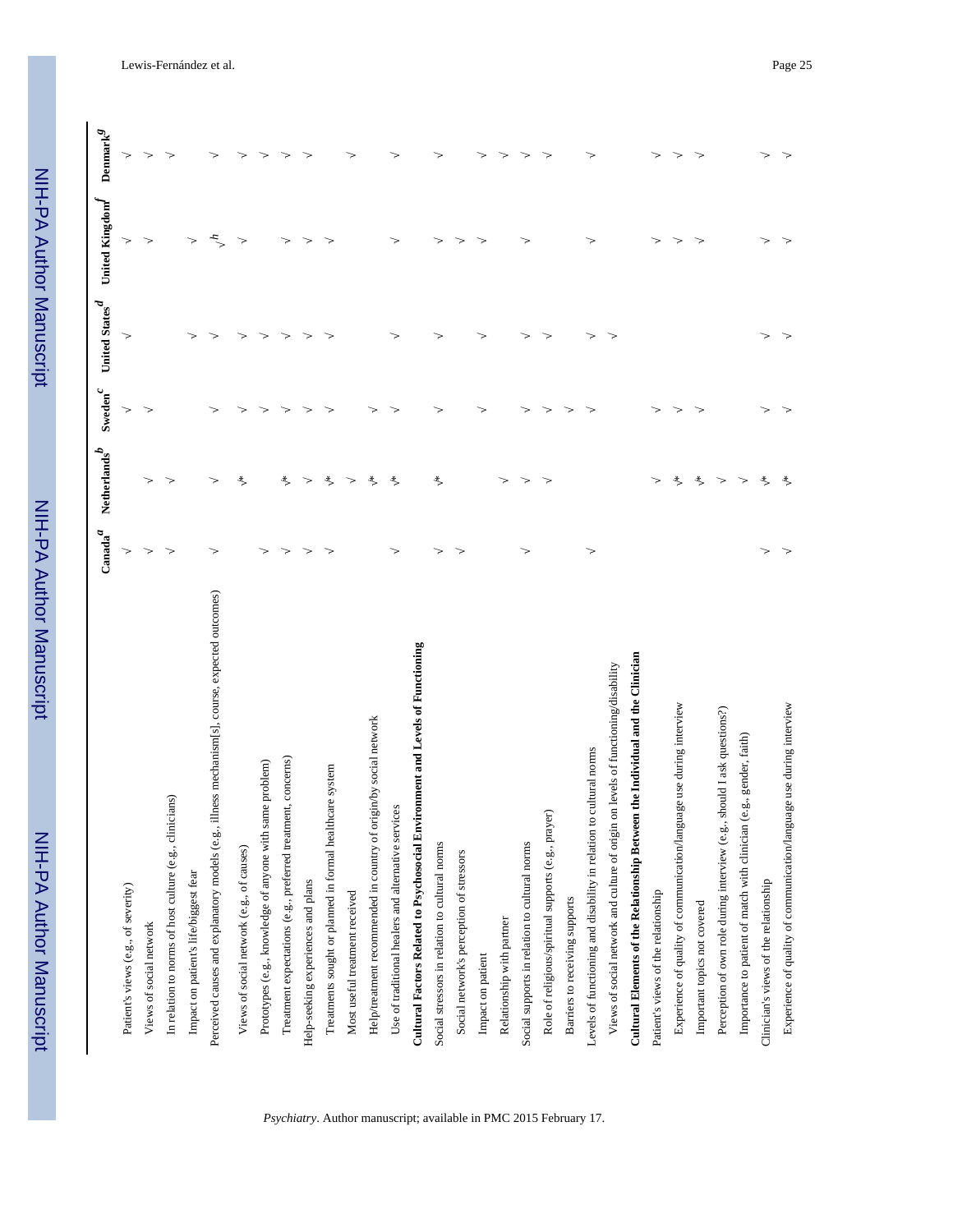|                                                                                                                                  |   | Canada $^d$ Netherlands <sup><math>^D</math></sup> Sweden <sup><math>^c</math></sup> United States <sup><math>^d</math></sup> | United Kingdom Denmark <sup>8</sup> |  |
|----------------------------------------------------------------------------------------------------------------------------------|---|-------------------------------------------------------------------------------------------------------------------------------|-------------------------------------|--|
| Awareness of own culture/historical relationships of patient and clinician cultures of origin                                    |   |                                                                                                                               |                                     |  |
| (e.g., on diagnosis, engagement, treatment plan)<br>Impact of intercultural differences/similarities                             | ∗ |                                                                                                                               |                                     |  |
| Notes.                                                                                                                           |   |                                                                                                                               |                                     |  |
| "Kirmayer et al., 2001 (available in English)                                                                                    |   |                                                                                                                               |                                     |  |
| in abbreviated version by Groen, 2009b are noted with *) (Dutch and English)<br>Rohlof et al., 2002/Rohlof, 2008 (items included |   |                                                                                                                               |                                     |  |
| Baarn-hielm et al., 2007, 2010a, 2010b (Swedish, English, Finnish, and Norwegian)                                                |   |                                                                                                                               |                                     |  |
| "Mezzich et al., 2009 (English); Jadhav et al., 2010a, 2010b (English)                                                           |   |                                                                                                                               |                                     |  |
| Osterskov, 2011 (Danish)                                                                                                         |   |                                                                                                                               |                                     |  |
| <sup>5</sup> Utilizes a map of the world to trace migration journey                                                              |   |                                                                                                                               |                                     |  |
| Utilizes a schema of the human body to trace mechanisms of illness/treatment.                                                    |   |                                                                                                                               |                                     |  |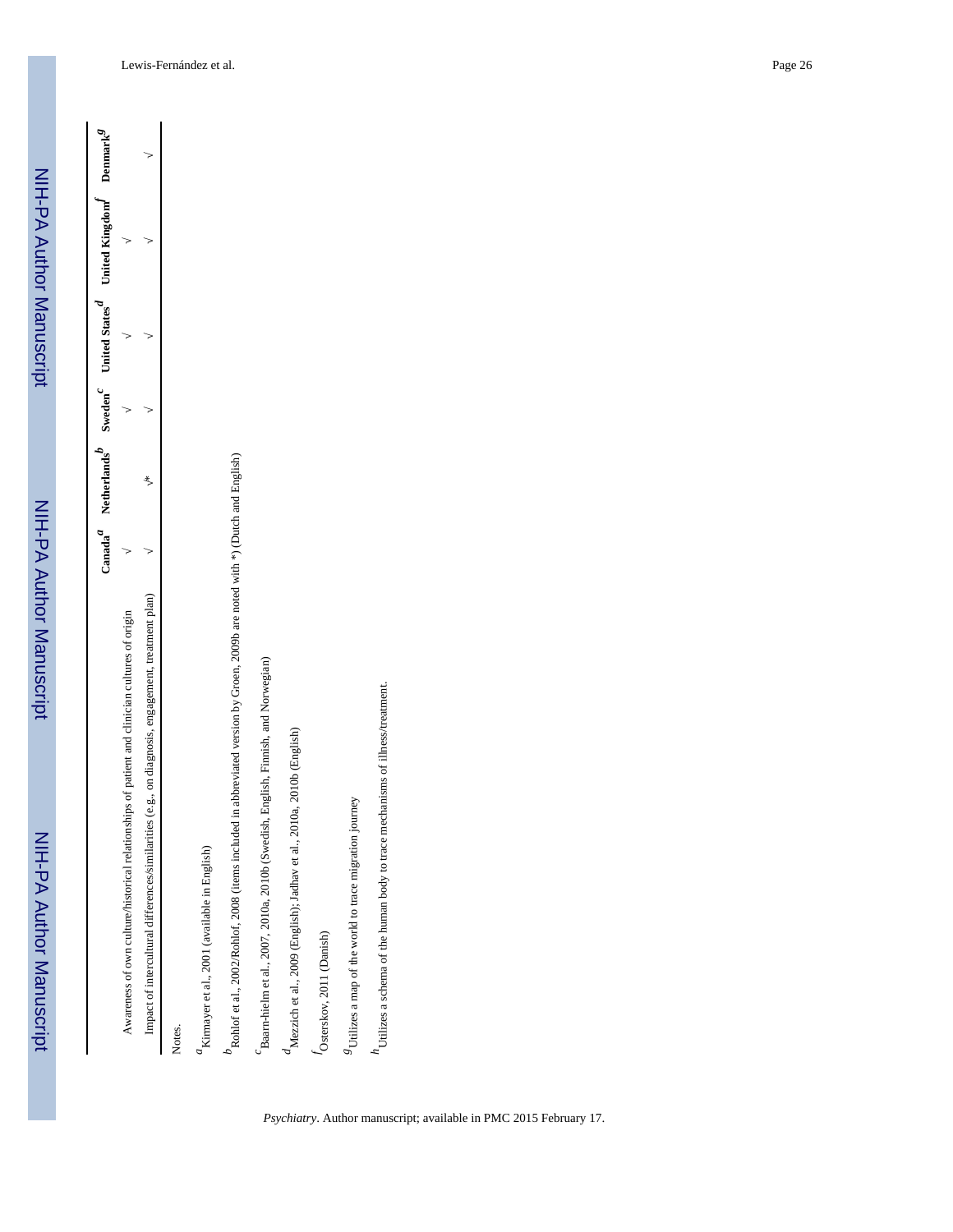# **TABLE 2**

*DSM-5* Supplementary Modules to the Core Cultural Formulation Interview

| <b>Number</b>  | Module                                       |
|----------------|----------------------------------------------|
| 1              | <b>Explanatory</b> model                     |
| $\mathfrak{2}$ | Level of functioning                         |
| 3              | Social network                               |
| 4              | Psychosocial stressors                       |
| 5              | Spirituality, religion, and moral traditions |
| 6              | Cultural identity                            |
| 7              | Coping and help-seeking                      |
| 8              | Patient-clinician relationship               |
| 9              | School-age children and adolescents          |
| 10             | Older adults                                 |
| 11             | Immigrants and refugees                      |
| 12             | Caregivers                                   |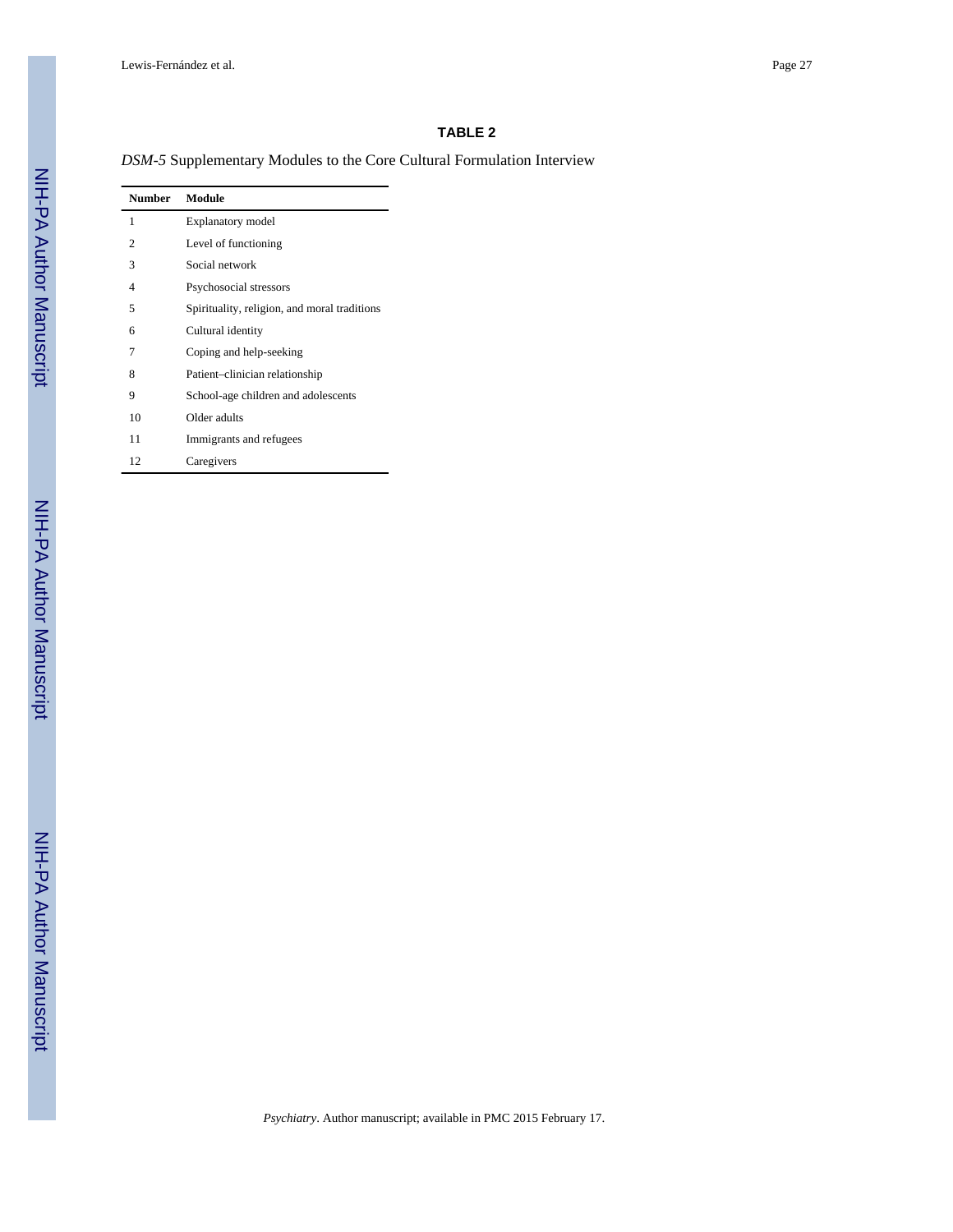|                                                                                            | The CFI as an Intervention                                                                                                                                                                                                                                                                                                 |                                                                                                                                                                                           |
|--------------------------------------------------------------------------------------------|----------------------------------------------------------------------------------------------------------------------------------------------------------------------------------------------------------------------------------------------------------------------------------------------------------------------------|-------------------------------------------------------------------------------------------------------------------------------------------------------------------------------------------|
| <b>OCF</b> Domain                                                                          | Key Themes                                                                                                                                                                                                                                                                                                                 | Implications for DSM-5                                                                                                                                                                    |
| Cultural identity of<br>the individual                                                     | Patients' cultural identities should be assessed directly-rather than assigned by the<br>clinician-including asking about how these change with context                                                                                                                                                                    | The CFI includes open-ended questions that allow patients to narrate their own cultural<br>identities                                                                                     |
|                                                                                            | Key aspects of identity from previous OCF instruments include: patient's multiple<br>identity with presenting problem, and immigrants'<br>cultural identifications, their meaning for the patient and the social network,<br>separate involvement with culture of origin and host culture<br>language use, relationship of | Cultural identity is conceptualized broadly to include culture, race, ethnicity, gender,<br>religion, language, geographical origin, and sexual orientation                               |
|                                                                                            | Assessment of identity presents particular challenges for specific groups (e.g.,<br>youth, older adults, refugees)                                                                                                                                                                                                         | Inquiry about cultural identity is linked to its impact on the clinical problem, treatment<br>choices, other aspects of care, and life problems in general                                |
|                                                                                            |                                                                                                                                                                                                                                                                                                                            | Supplementary modules for this topic and by patient population can be used for detail                                                                                                     |
| Cultural explanations<br>of the individual's<br>illness                                    | Patients' narrations of illness present diversely, as logical explanations or as more<br>metaphorical accounts, and may change with context                                                                                                                                                                                | The CFI uses open-ended questions to elicit illness models from patients and their close<br>associates, allowing for exploration of all types of illness models                           |
|                                                                                            | Eliciting the views of patients' friends and family may clarify which illness models<br>are most relevant to care                                                                                                                                                                                                          | Using patient illness terms as prompts may reveal cultural information and facilitate<br>engagement                                                                                       |
|                                                                                            | ommunication styles, engagement expectations, and<br>Culture also affects patients' c<br>preferences for care                                                                                                                                                                                                              | Attention to past experiences of care and current treatment preferences can improve<br>patient engagement                                                                                 |
|                                                                                            | Previous OCF operationalizations inquire about illness idioms, symptom meaning<br>and perceived severity, causes, course, past care, and treatment expectations,<br>usually from both the patient and close associates                                                                                                     | Identifying potential barriers to care early in treatment may allow clinicians to address<br>them                                                                                         |
|                                                                                            |                                                                                                                                                                                                                                                                                                                            | Supplementary models allow greater exploration of illness models as needed                                                                                                                |
| levels of functioning<br>environment and<br>Cultural factors<br>psychosocial<br>related to | clinicians' objective analysis of the social and cultural<br>Assessment should combine patients' subjective experience of stressors, supports,<br>and levels of functioning with<br>context                                                                                                                                | The CFI follows the subjective-objective approach by emphasizing documentation of<br>patient and clinician interpretations about social supports, stressors, and levels of<br>functioning |
|                                                                                            | Multiple social factors increase risk for psychopathology; diverse social groups face<br>discrimination due to their devalued social status and should be assessed                                                                                                                                                         | The CFI may be used with all patients, assessing experiences of diverse social groups                                                                                                     |
|                                                                                            | The impact of religion, spirituality, and moral traditions on coping is often<br>neglected                                                                                                                                                                                                                                 | Open-ended questions assess supports, stressors, and the most troubling aspect of the<br>presenting problem                                                                               |
|                                                                                            | Previous OCF instruments prioritize impact of stressors on the patient, role of<br>spiritual support, and the views of close associates                                                                                                                                                                                    | Supplementary modules for informants, levels of functioning, psychosocial stressors,<br>special patient populations, and religion/spirituality/moral traditions can be used for<br>detail |
| Cultural elements of<br>individual and the<br>the relationship<br>between the<br>clinician | patient relationship can help reduce unintended stereotyping and bias and increase<br>Facilitating clinician self-reflection via standardized questions on the clinician-<br>rapport and engagement                                                                                                                        | The CFI inquires about previous experiences with racism and discrimination in clinical<br>care                                                                                            |

**TABLE 3**